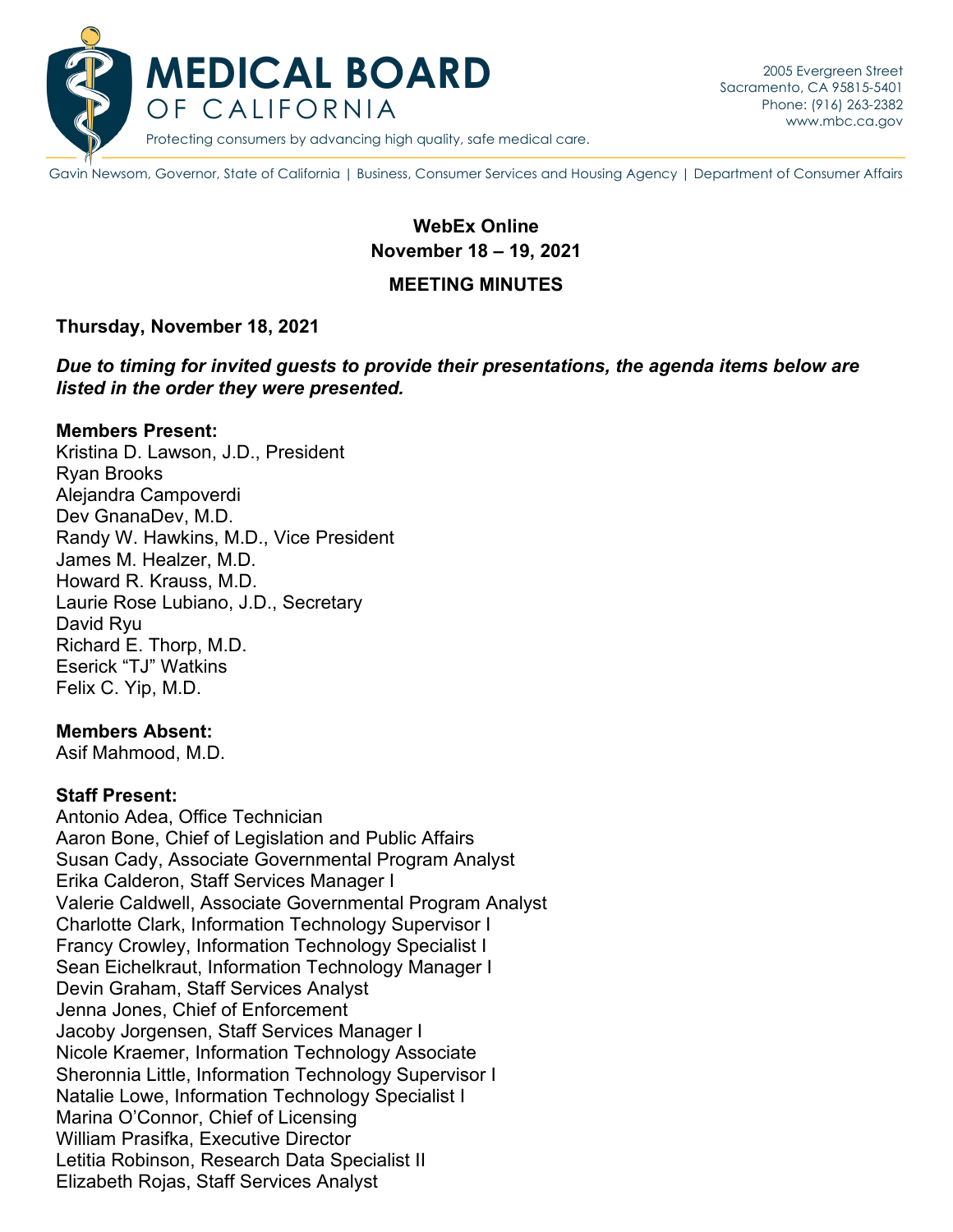Alexandria Schembra, Associate Governmental Program Analyst Lisa Toof, Staff Services Manager I Reji Varghese, Deputy Director Carlos Villatoro, Public Information Officer II Kerrie Webb, Staff Counsel

## **Agenda Item 1 Call to Order/Roll Call/Establishment of a Quorum**

Ms. Lawson called the meeting of the Medical Board of California (Board) to order on November 18, 2021, at 2:07 P.M.

Ms. Lawson gave opening remarks, saying there has been an effort underway to discredit the work of the Board but that Board members and staff share the common goal and mission of protecting California consumers.

A quorum was present and due notice was provided to all interested parties.

## **Agenda Item 2 Public Comments on Items not on the Agenda**

Ms. Jen Kamel of VBAC Facts requested the Board join California Association of Licensed Midwives (CALM) in co-sponsoring legislation to create a licensed midwife board.

Ms. Rosanna Davis of CALM thanked the Board for including an endorsement of a licensed midwife board in the 2020 Sunset Review Report and invited the Board to join CALM in cosponsoring legislation to establish a licensed midwife board. Ms. Davis offered to share a draft of the legislation submitted to committee staff.

Ms. Susan Lauren thanked Mr. Watkins and Senator Hill for standing up for patient safety. Ms. Lauren stated that California plastic surgeons have harmed and killed consumers for decades and gave examples of physicians who have been accused of killing their patients during plastic surgery procedures. Ms. Lauren commented that plastic surgeons should not be used as experts for each other.

Ms. Tania McCracken requested the Board work with CALM on legislation to create a licensed midwife board.

Ms. Marian Hollingsworth of The Patient Safety League urged the Board to conduct a special study session for Board members to review the conflict-of-interest policies as well as the disciplinary guidelines since the Board has come under increased criticism for not following the Board's own guidelines. Ms. Hollingsworth gave an example of a surgeon who was arrested for a DUI and was given a reprimand when the guidelines recommend five years of probation and biotesting.

Mr. Galen Richards asked the Board to join CALM in co-sponsoring legislation to create a licensed midwife board.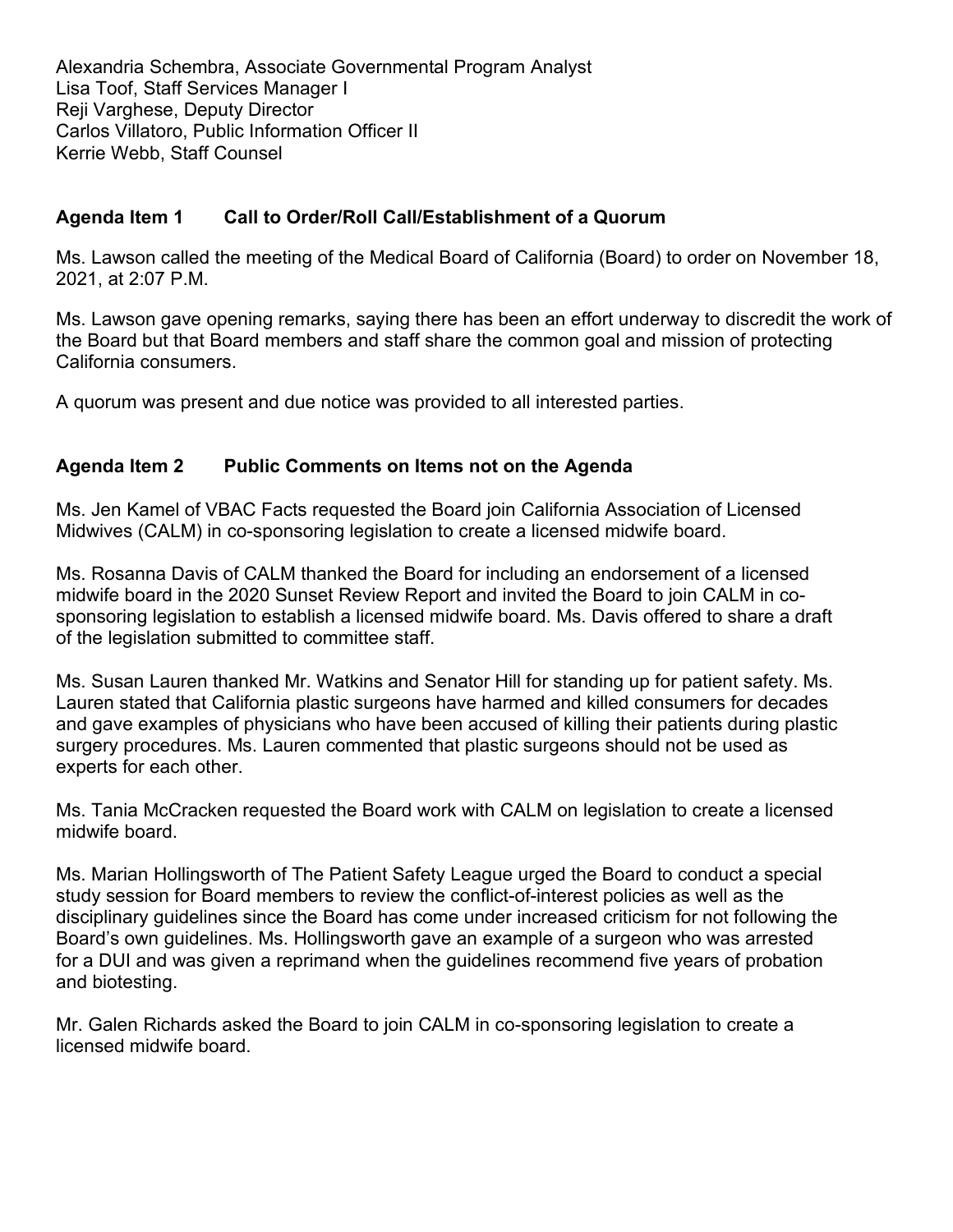Ms. Teresa Yu asked the Board to join CALM in co-sponsoring legislation to create a licensed midwife board.

Ms. Shawnda Westly commented that she appreciated hearing Ms. Lawson's point of view at the beginning of the meeting, but that she strongly disagrees. Ms. Westly asked the Board to live up to its role of being a consumer protection agency.

Ms. May Williamson asked the Board to join CALM in co-sponsoring legislation to create a licensed midwife board.

Mr. Patrick Havel expressed his support for an independent California midwifery board.

Ms. Lindsey Amador asked the Board to join CALM in co-sponsoring legislation to create a licensed midwife board.

Ms. Abraham asked the Board to join CALM in co-sponsoring legislation to create a licensed midwife board.

Mr. Curtis Thompson stated that he filed a complaint in January 2020, filled out an authorization for release of medical records in February 2020, and has not heard anything since then. Mr. Thompson asked for the status of his complaint and why no one is keeping him informed of its progress. Mr. Thompson shared that when he told the physician he was going to file a complaint, the physician was dismissive and stated that the Board is inefficient and nothing would happen.

Mr. Eric Andrist of The Patient Safety League commented on WebEx requiring attendees to log in while the Open Meeting Act prohibits requiring people to identify themselves. Mr. Andrist spoke on the recent Los Angeles Times article in which Mr. Watkins gave an interview and informed the writer that he filed a whistleblower complaint. Mr. Andrist recalled Judge Feinstein's resignation from the Board and Dr. Bishop's statements that the Board was broken. Mr. Andrist asked about the quarterly patient advocate meetings and commented on email correspondence from Mr. Bone and Mr. Villatoro regarding how disciplinary actions are chosen to be highlighted on social media.

Dr. Jeoffry Gordon stated that he was a member of this Board 40 years ago, during which time the Board was praised by the people of California. Dr. Gordon commented on complaints he has filed against physicians for COVID-19 statements they made and has not received any response from the Board. Dr. Gordon asked if the Board has a routine response to people who submit complaints and asked if the Board has a policy similar to the Federation of State Medical Boards (FSMB) that it is unprofessional to state falsehoods about vaccinations and treatments for COVID-19.

Ms. Kimberly Turbin asked the Board to join CALM in co-sponsoring legislation to create a licensed midwife board.

Ms. Juliane Diamond asked the Board to join CALM in co-sponsoring legislation to create a licensed midwife board.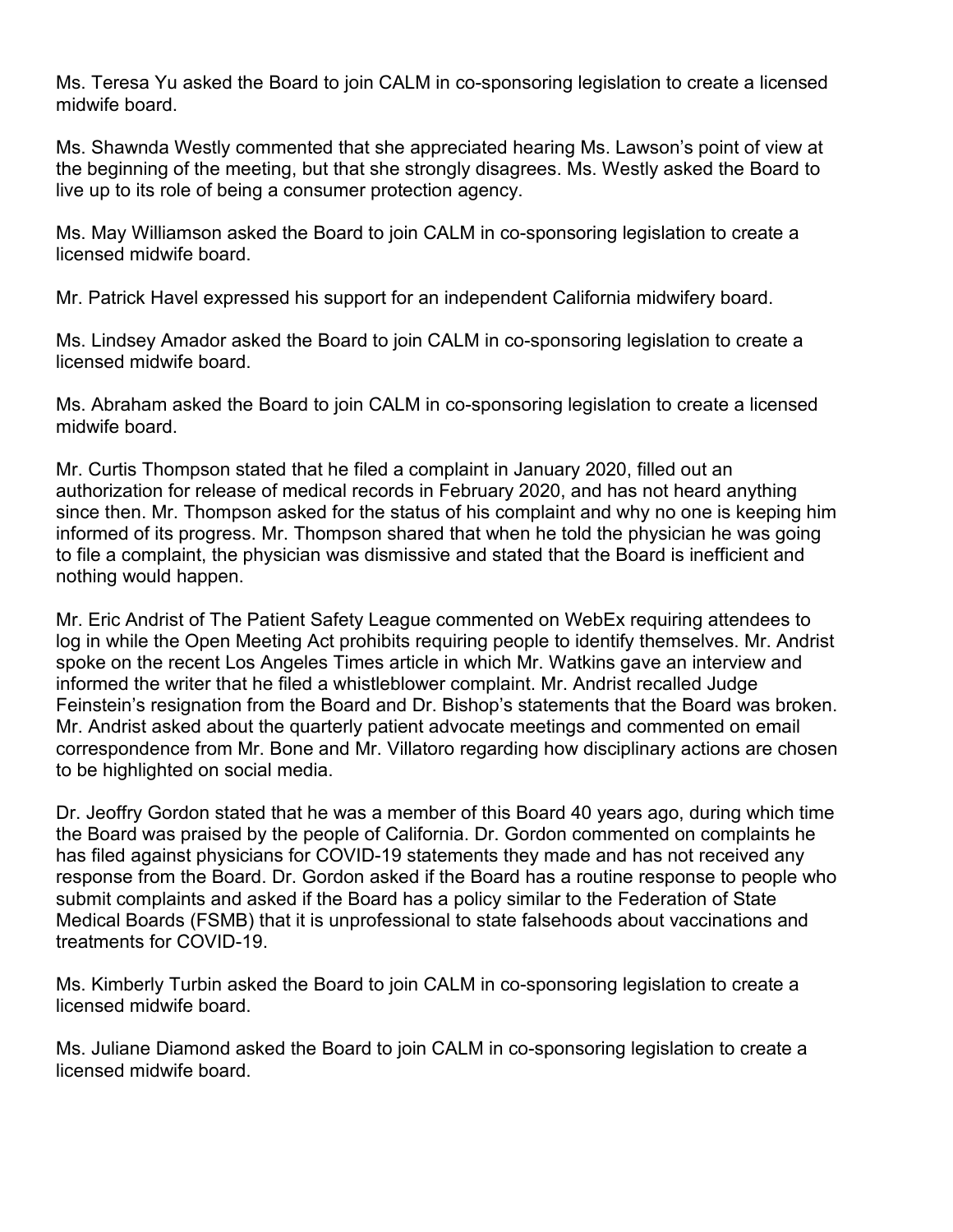Ms. Sandra Perez stated that she disagrees with Ms. Lawson's point of view and commented on the complaints she has submitted to the Board. Ms. Perez spoke of the Los Angeles Times article and stated that the Board needs to do better in supporting legislation for patient safety.

Mr. Jeff Rizzo stated that he is finishing Mr. Andrist's comments and commented on the email correspondence from Mr. Bone and Mr. Villatoro regarding how disciplinary actions are chosen to be highlighted on social media. Mr. Rizzo concluded that the Board does not have time to inform the public via social media of important disciplinary actions and instead are randomly chosen.

Ms. Michelle Welborn urged the Board to join CALM in co-sponsoring legislation to create a licensed midwife board.

Ms. Virginia Farr stated that she does not believe Ms. Lawson's opening remarks and commented on patients who die and doctors not being in jail. Ms. Farr commented that she believes the Board is corrupt and spoke of her injuries from medical harm.

Ms. Barbara Christianson requested the Board to join CALM in co-sponsoring legislation to create a licensed midwife board.

Ms. Maya De Paula Hanika asked the Board to join CALM in co-sponsoring legislation to create a licensed midwife board.

Ms. Rosie Arthursdotter commented on the difficulty of joining the Board's WebEx meetings. Ms. Arthursdotter stated that she is an advocate for chronic and intractable pain patients and has asked to be part of the Board's committees but has not heard back. Ms. Arthursdotter read an excerpt and shared that her son had passed away because his access to pain medication was limited by the Board's Death Certificate Project.

Ms. Michele Monserratt-Ramos of Consumer Watchdog stated that she has spent the last 16 years at the Board's meetings because it is not protecting consumers. Ms. Monserratt-Ramos spoke of her fiancé's death caused by a substance-abusing physician and how her complaint was dismissed. Ms. Monserratt-Ramos commented that she has worked to change laws, which should be the Board's job, and stated that the Board should do better.

#### **Agenda Item 3 Approval of Minutes from the August 19 – 20, 2021, Quarterly Board Meeting**

Ms. Lawson asked if there were any additions or corrections to be made in the Board minutes.

Ms. Lubiano requested a change to her comments on page BRD  $3 - 7$ , saying she received correspondence from a complainant rather than speaking with a complainant, a correction to the spelling of her name on page BRD  $3 - 25$ , and a correction to the phrase "diversity and equity inclusion" on page BRD 3 – 51, requesting it to be listed as "diversity, equity, and inclusion".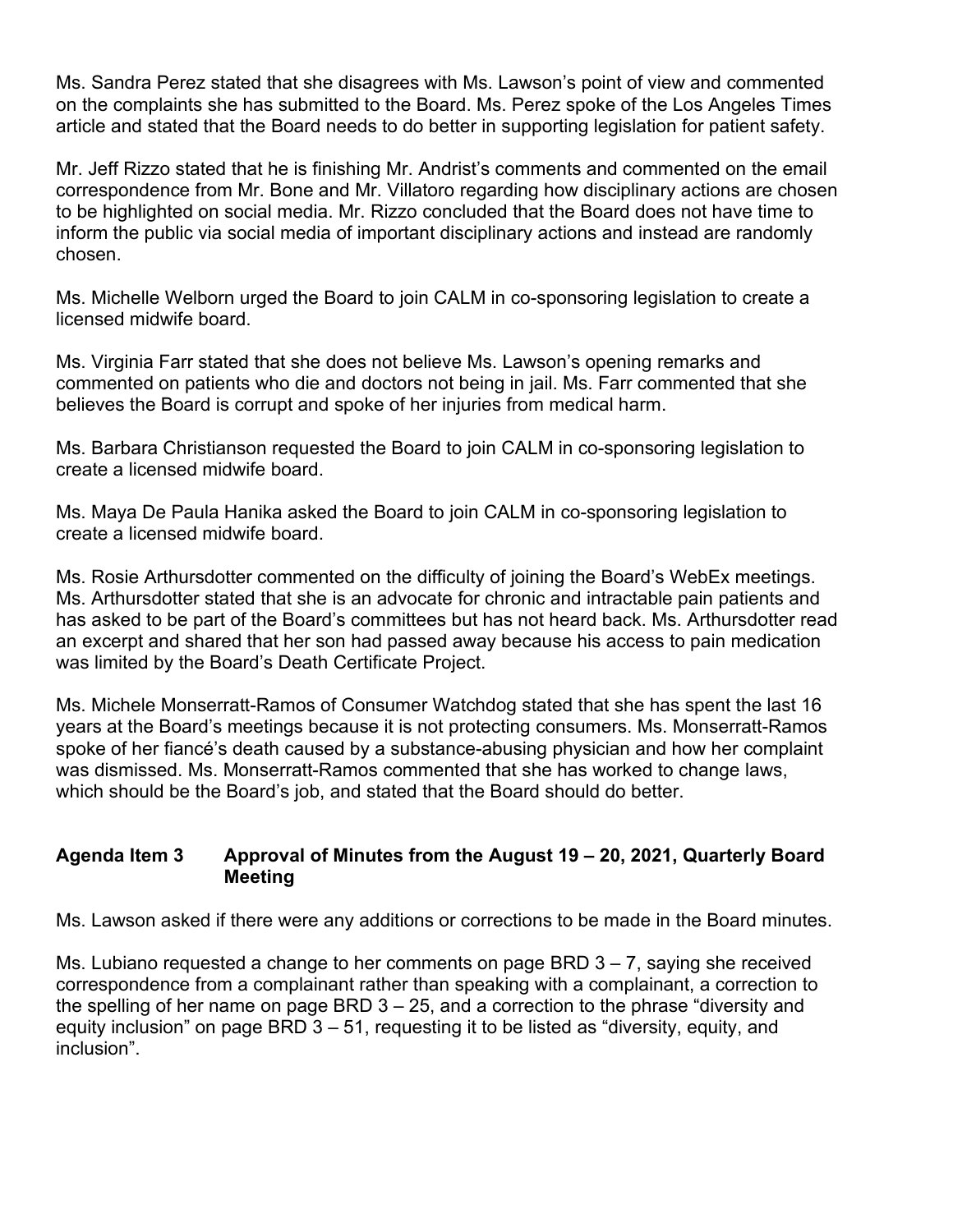Ms. Campoverdi requested a change to her comments on page BRD 3 – 40, saying she was in favor of the *previous* version of the bill.

## *Dr. Krauss moved to approve the August 19 – 20, 2021 meeting minutes/S: Dr. Healzer*

Ms. Lawson asked for comments from the public. Hearing none, Ms. Lawson asked Ms. Caldwell to take the roll.

## *Motion carried 11-0-1 (Dr. Thorp abstained)*

#### **Agenda Item 4 President's Report, including notable accomplishments and priorities**

Ms. Lawson reported that since the last Board meeting in August, Dr. Hawkins and she participated in the Board's Sunset Review process, which was adopted through SB 806. Ms. Lawson also reported that she has worked with staff at the Department of Consumer Affairs (DCA) and at Business, Consumer Services, and Housing Agency (Agency) on a variety of matters of importance to the Board. Ms. Lawson stated that the Board's 2020/2021 Annual Report is published on the Board's website. Ms. Lawson expressed her gratitude to Dr. Krauss for serving on the Board and explained that pandemic-related orders extended his term to November 28<sup>th</sup>. Lastly, Ms. Lawson pointed out that the Board meeting will publicly open on Friday morning and then go into closed session for the evaluation of the executive director.

Ms. Lawson asked for comments from the public.

Mr. Andrist commented on the difficulty of using WebEx. Mr. Andrist asked why a closed session would be placed in the middle of the meeting, making members of the public wait, instead of moving it to the end of the meeting. Mr. Andrist said it is illegal to require members of the public to give their names to attend meetings.

# **Agenda Item 5 Board Member Communications with Interested Parties**

Dr. Hawkins thanked Ms. Lawson for her opening remarks and advised that he is on a Food and Drug Administration (FDA) advisory committee and participated in two committee meetings.

Mr. Watkins stated that he spoke to reporters from CBS Morning News and the Los Angeles Times, and that he filed a whistleblower complaint with the California State Auditor. Mr. Watkins explained that he did this because of the comments like those heard today, and that even though the Board is failing consumers, and continues to tip the scales in favor of doctors, he does not think there are motives for it.

Ms. Lawson stated that she routinely receives communications on a variety of matters and forwards them to Board staff for resolution. Ms. Lawson added that she has interacted with DCA and Agency, and participated in several media interviews, which she notified Board members of in advance.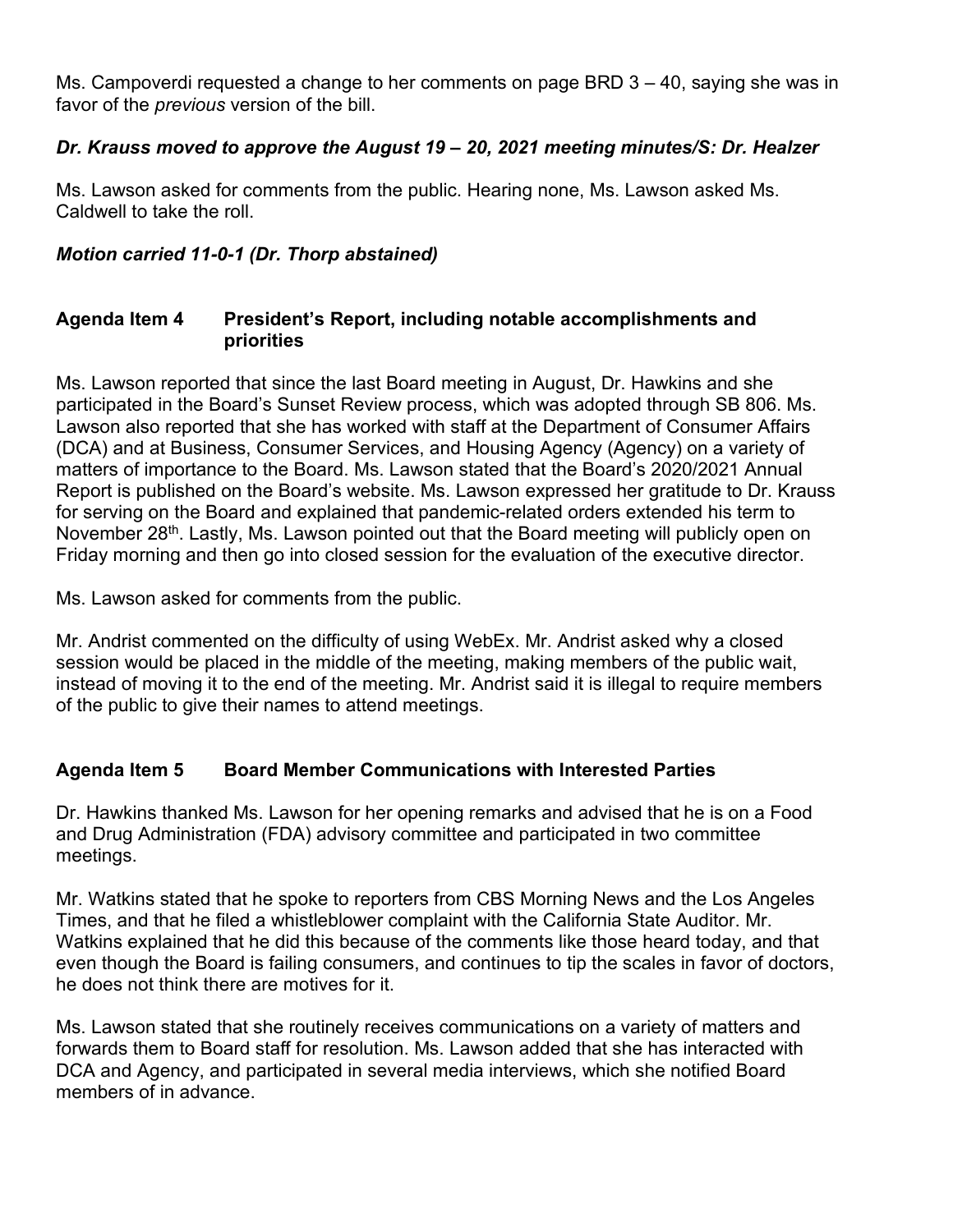Dr. GnanaDev commented that he meets with members of the local government and board of supervisors, but Board issues are not brought up.

Ms. Campoverdi stated that she received an email communication request for a meeting from a patient advocate, but the meeting has not taken place yet. Ms. Campoverdi also stated that she spoke to the Centers for Disease Control (CDC) Young Breast Cancer Survivor program as a patient advocate.

Ms. Webb commented that members of the public are free to use pseudonyms and fake email addresses to join the meeting.

Ms. Lawson asked for comments from the public.

Mr. Andrist replied to Ms. Webb, saying she is wrong about the public having to provide a name or other information to attend the meeting.

Ms. Arthursdotter commented that she had previously made a request for a presentation on intractable pain, but the actual presentation turned out to be something else.

Ms. Perez asked if Ms. Jones was going to discuss communications from patient safety advocates concerning medical students and residents registering with the Board.

Mr. Ryu stated that he had someone request information from him and that he directed them to Board staff.

## **Agenda Item 6 Executive Management Reports**

Mr. Prasifka began by giving administrative updates, saying Board staff continues to hold meetings with Ms. Lawson and Dr. Hawkins, the Attorney General's Office (AGO), and Health Quality Investigation Unit (HQIU). Mr. Prasifka gave a staffing update, noting that the Board has eight new employees and one retired annuitant in Administrative Services, Licensing, and Enforcement units. In the budget update, Mr. Prasifka noted marginal improvement in the operating conditions of the Board with a .6-month reserve. Mr. Prasifka commented that the Board is in a perilous financial situation with only a partial fee increase but is managing to achieve operational efficiencies.

Mr. Prasifka gave an update on COVID-19, noting that since the end of October, all unvaccinated staff have been undergoing weekly testing coordinated by DCA. Speaking on external communications, Mr. Prasifka commented on the Board's 2020/2021 Annual Report. Mr. Prasifka also spoke of the closure of pain management clinics and the Board issuing guidelines to licensees in consultation with the California Department of Public Health (CDPH).

Mr. Prasifka gave an Information Systems Branch (ISB) update, commenting on the Board's complaint tracking system, the print-yourself pocket license cards, the Direct Online Certification Submission (DOCS) portal, the online complaint form redesign, and the WebEx training events for the medical expert program.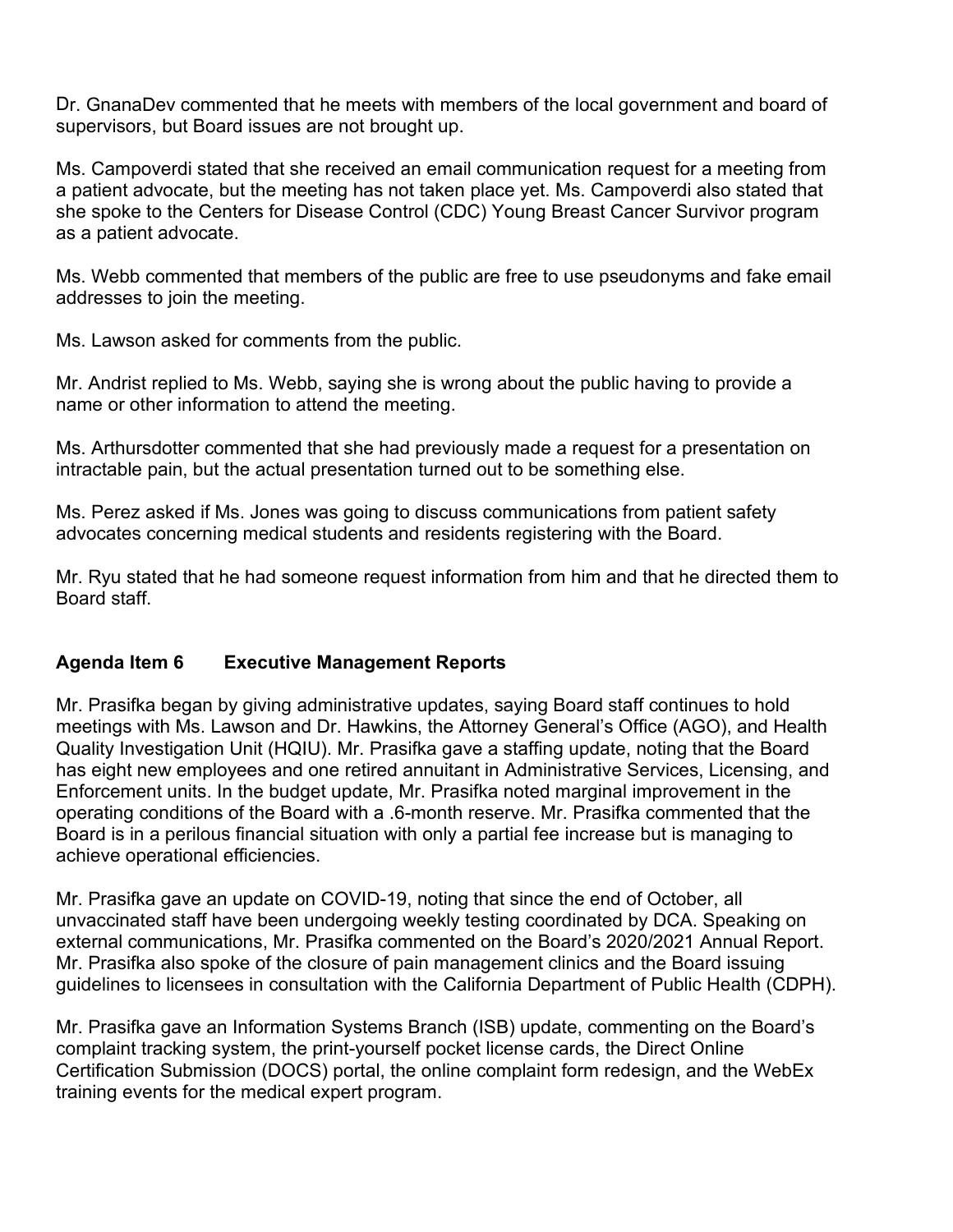During the enforcement update, Mr. Prasifka highlighted statistical information regarding the increase in public letters of reprimand and noted that disciplinary actions in a given year are a direct reflection of complaints that have been made in previous years. Mr. Prasifka reiterated that there has been an increase in public letters of reprimand, as well as revocations and surrenders, because of an increase in complaints. Mr. Prasifka commented that there is no change in the Board's policy and that every case is looked at on its own merits. Mr. Prasifka briefly reviewed the enforcement charts and graphs, noting that complaints have increased and there is no basis for expecting them to always decrease, and that it is critical for Board staff to manage the aging profile to ensure there is not a backlog of older cases.

Mr. Prasifka gave a licensing update, noting that the Board received a continuous volume of postgraduate training license (PTL) and physician and surgeon (P&S) license applications and that the initial review period remains at 30 days. Mr. Prasifka noted that SB 806 will bring changes to the licensing processes, but staff are prepared for the challenges. Mr. Prasifka stated that the Board has issued three licenses under the Mexico Pilot Program and are awaiting the go-ahead from the other applicants to process their licenses.

Mr. Varghese gave a brief update on the 2022-2025 Strategic Plan, saying that the Board is traditionally provided with the Environmental Scan during the November Board meeting, but the report will be delayed due to the external stakeholder survey yielding 5,061 responses, which is a 957% increase from the 2017 Environmental Scan.

Ms. Lawson asked if DCA included a broader audience in the survey than they previously did.

Mr. Varghese shared that the outreach included emailing licensees, public stakeholders, and posting on social media, which prompted 4,785 responses from licensees and 276 responses from the public.

Ms. Lubiano asked about the status of the online complaint tracking system.

Mr. Varghese replied that considerable progress has been made and that the Board must use the state's BreEZe system and go through the legal review and approval processes.

Ms. Lubiano asked for a timeline and what the public can expect.

Mr. Varghese responded that there is not a definite answer now, but more information can be brought to the Board later.

Mr. Eichelkraut added that Board staff are currently working on the infrastructure for the web services to be able to pull data out of BreEZe and since there is not a formal project plan yet, a timeline is not available.

Mr. Brooks commented that the current way data is aggregated makes it difficult to come out with accurate numbers and an accurate depiction of what is actually happening. Mr. Brooks stated that he has hired an expert statistician to help him figure out all the different independent variables, and the numbers he sees are not the numbers being reported in the news. Mr. Brooks expressed his interest in a system to show the recidivism rate.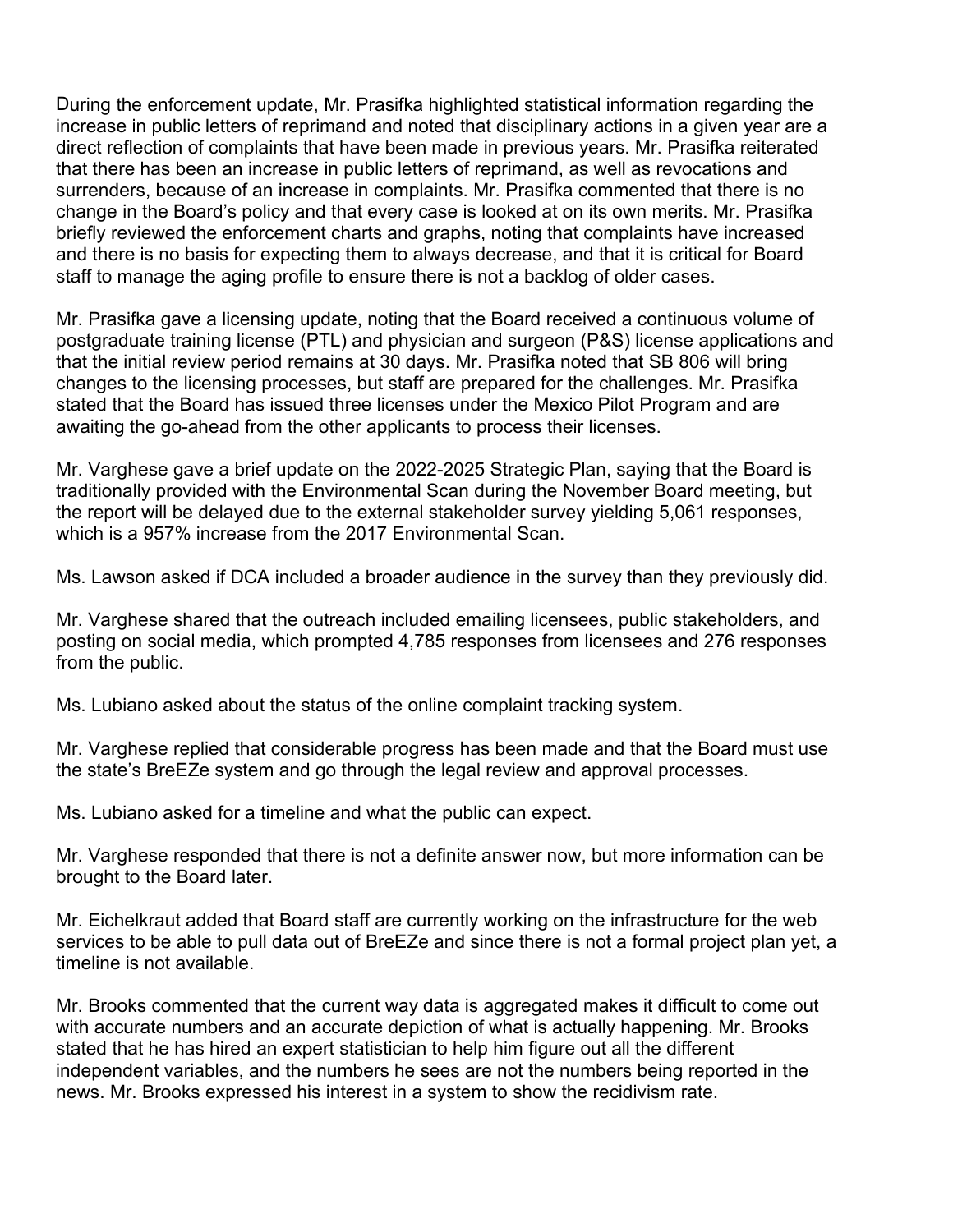Mr. Varghese replied that there is progress being made on the initiative to show recidivism rates. Mr. Varghese explained that to have a correct foundation, Board staff had to start with defining recidivism and how it should be calculated.

Mr. Brooks commented that if the information is not accurate, then the Board cannot measure its success, and that if the numbers the Board have do not tell the full story, then it is difficult to bring the information to consumers.

Ms. Lawson asked if there are any tools Board staff need from members to help with this work.

Mr. Prasifka responded that Board staff would reach out to members if it became necessary.

Mr. Watkins commented that he would love to see Mr. Brooks' statistics where claims are made that the media's information is false or inaccurate. Mr. Watkins stated that Board members can only rely on the data that the Board produces. Mr. Watkins reviewed the document he created of enforcement numbers for the last 13 years, concluding that the number of public reprimands given for serious issues was too high.

Ms. Lawson asked Mr. Watkins why his chart does not include surrenders, saying it is difficult to understand the impact that would have had on the data.

Mr. Watkins responded that he did not include surrenders because they do not go to Board members, and he wanted to focus on decisions that the Board members make. Mr. Watkins commented that he is encouraged by what he is seeing on the new panel he is on, and he wants the Board to do better.

Ms. Lawson stated that there are always opportunities to improve, but the Board must work with the right data to do that. Ms. Lawson commented that the number of surrenders has increased in the last year and that data should be included since not all complaints go through Board members.

Dr. GnanaDev commented that he thinks most all decisions are agreed on in the panels. Dr. GnanaDev asked if Board staff are informing complainants of the status of their complaint.

Ms. Jones replied that Board staff are conducting monthly reviews of files coming out of the Central Complaint Unit (CCU) to ensure that letters are being sent.

Dr. GnanaDev commented that in his experience in quality care compliance, he sends an acknowledgement, investigates, and then sends a letter with the outcome. Dr. GnanaDev stated that he does not want people to feel that the Board is ignoring them, and it concerns him when he hears commenters say they have received nothing.

Mr. Brooks asked if there is a Board policy for sending letters.

Ms. Jones stated that she will follow up with the commenters stating they have not received a letter. Ms. Jones commented that when the file reviews started several months ago, staff were not hitting the mark, which is why processes have changed.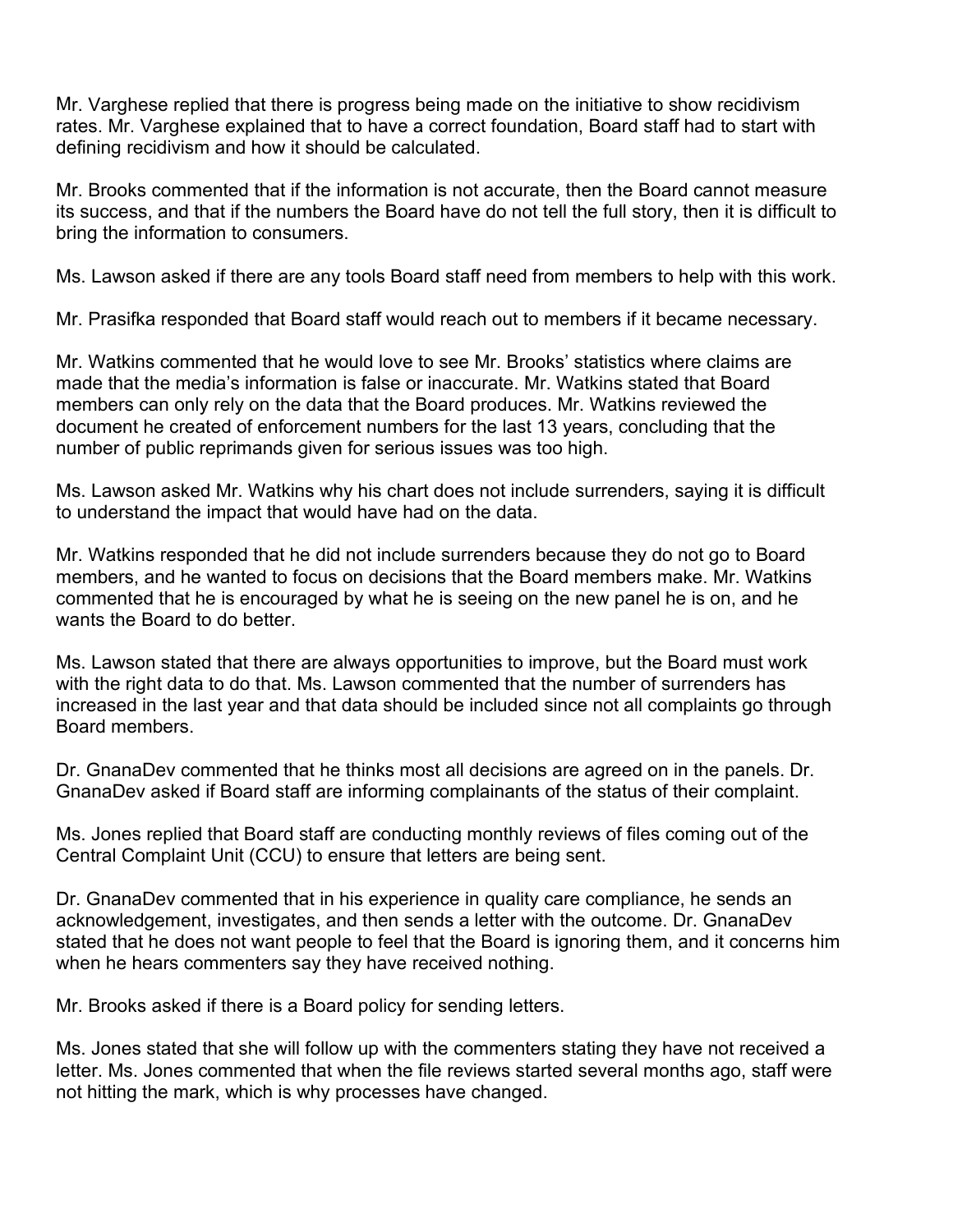Mr. Ryu asked if there is a routine response sent to complainants that acknowledges receipt of the complaint.

Ms. Jones replied that there is an acknowledgement letter that should go out.

Ms. Campoverdi asked about the criteria used to close cases, adding that it would be helpful for the public to understand the process.

Mr. Prasifka stated that the annual report that was just published contains a lot of detail into the reasons why complaints are closed.

Ms. Lawson commented that it is worthy of an agenda item at the next Board meeting to go through the data in the annual report and the reasons why complaints are closed.

Mr. Prasifka stated that Board staff and executives exist to serve and do the work of the Board, and if there is anything staff can do to give better information, they would be happy to do so.

Mr. Brooks stated that the more accurate data the Board has, the better it can do its job.

Ms. Lawson asked for comments from the public.

Ms. Hollingsworth disagreed with Mr. Prasifka, saying that there have been a number of egregious cases involving death that resulted in a reprimand. Ms. Hollingsworth gave examples of patient deaths and stated that the Board must stop using reprimands for first-time offenders.

Ms. Lauren agreed with Ms. Hollingsworth and added that severe bodily harm is also egregious. Ms. Lauren shared her experience of harm during plastic surgery and asked for change to legislation and California Code of Regulations (CCR) section 1356.6 for liposuction.

Ms. Monserratt-Ramos stated that she conducted a survey amongst her advocacy team and found that most of them have not received letters throughout the complaint process, adding that a few may have received one letter and many who called the Board were just passed around. Ms. Monserratt-Ramos stated that the Board needs to fix this issue.

Ms. Farr asked how the Board is supposed to get proper evidence if medical records are false. Ms. Farr requested an agenda item addressing false medical records. Ms. Farr asked if any Board member has written a letter to the governor explaining that the state is in a medical crisis.

Mr. Andrist commented that patient advocates are not numbers and percentages, they are human beings harmed by incompetent doctors. Mr. Andrist agreed with Ms. Farr about writing to the governor. Mr. Andrist stated that patient advocates are concerned about the reprimands because it is letting bad doctors off the hook and spoke of physicians who think the Board is weak. Mr. Andrist asked about the status of Mr. Thompson's complaint. Mr. Andrist commented on the number of complaints and reprimands from years 2016/2017 to 2018/2019.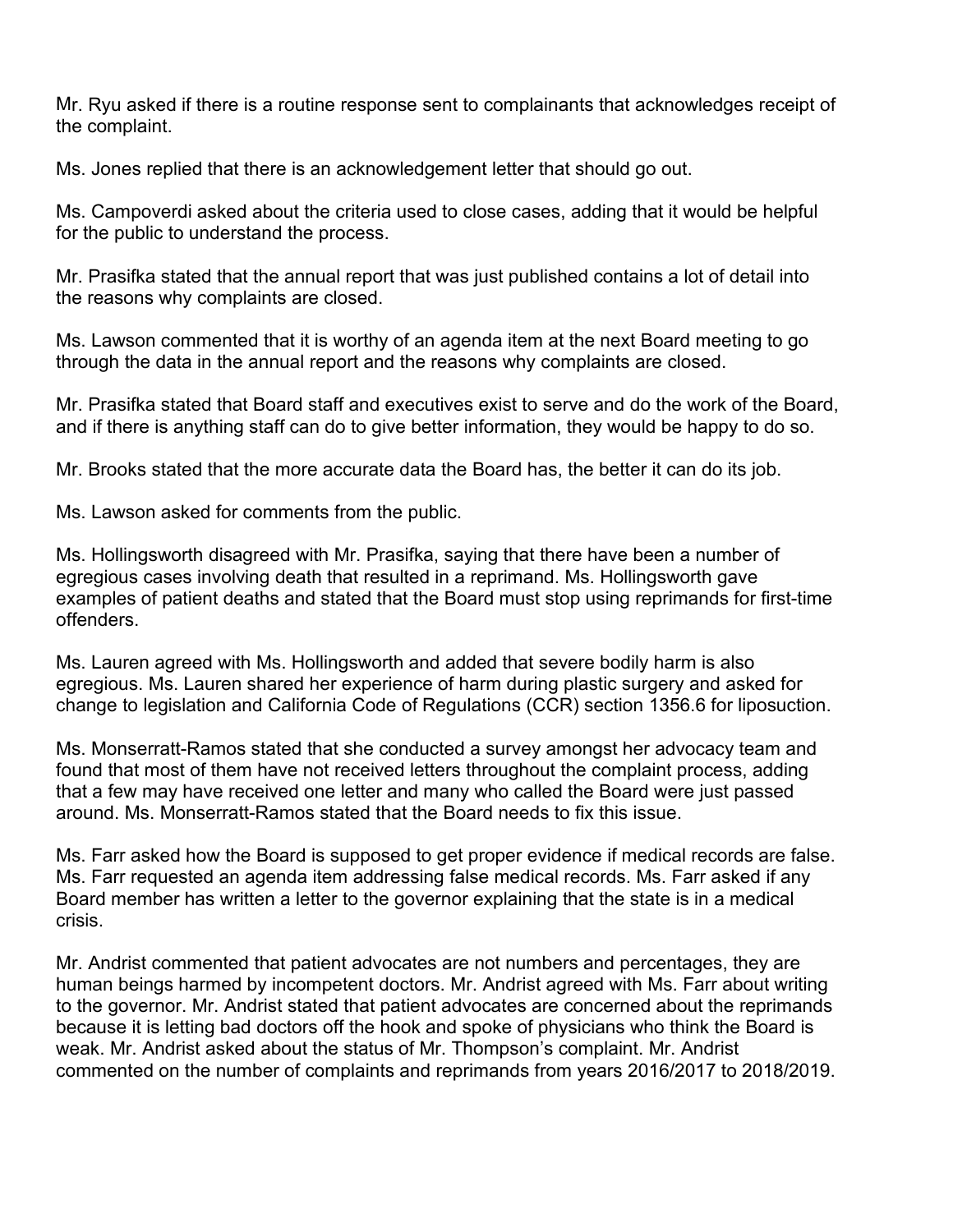Ms. Arthursdotter commented on the Board's website, saying it is not ADA compliant. Ms. Arthursdotter also commented on fictitious medical records, saying the Board should look at the practice instead of the individual doctor.

Ms. Westly commented that it is heartbreaking listening to the public commenters and echoed the concerns about notifying patients. Ms. Westly spoke of her closed complaint and stated there is a problem with the system.

Mr. Rizzo stated that advocates put Ms. Lawson in her position, and they can easily work to have her removed if she does not stop trying to silence the public.

Ms. Perez commented about the online complaint tracking system and spoke of her closed complaints. Ms. Perez stated that the Board is not enforcing the law.

Ms. Lawson stated that, after listening to the comments, there is an opportunity for a task force to work on data stream and to work on processes.

## **Agenda Item 7 Enforcement Updates**

Ms. Castro gave an update on the AGO and spoke of Business and Professions Code (BPC) section 312.2, saying it requires the AGO to publish data on accusations prosecuted for DCA, and will be available on January 1, 2022, at oag.ca.gov. Ms. Castro gave a staffing update, saying a new supervising deputy attorney general has been appointed and reviewed his background.

Ms. Nicholls gave an update on the HQIU, beginning with staffing, saying there are 15 investigator vacancies, however four new investigators will start in the next several weeks. Ms. Nicholls added that there are 21 candidates in background and hiring panels continue to be conducted to identify additional candidates. Ms. Nicholls commented on retiring commanders and stated that interviews have already been conducted for their vacancies. Ms. Nicholls stated that, since the last Board meeting, Department of Justice (DOJ) special agents have received a 12% pay increase, resulting in six HQIU investigators leaving for the DOJ. Ms. Nicholls commented that the salary disparity should be addressed, but the HQIU is committed to exploring other ways to retain investigators. Ms. Nicholls spoke of HQIU's continuous improvement team and additional training. Ms. Nicholls reviewed the pending investigations graph for January 2020 through October 2021 and the chart showing the number of cases over 365 days for January 2021 through October 2021, concluding that HQIU is completing older cases. Ms. Nicholls commented that HQIU continues to hold weekly meetings with Board staff and expressed the need for new experts in all specialties.

Ms. Lawson asked Ms. Nicholls what the biggest impediment was to get qualified experts.

Ms. Nicholls replied that there are not enough experts on the list who are familiar with specific specialties.

Ms. Lawson asked if the experts are being paid enough and if the work is too time consuming.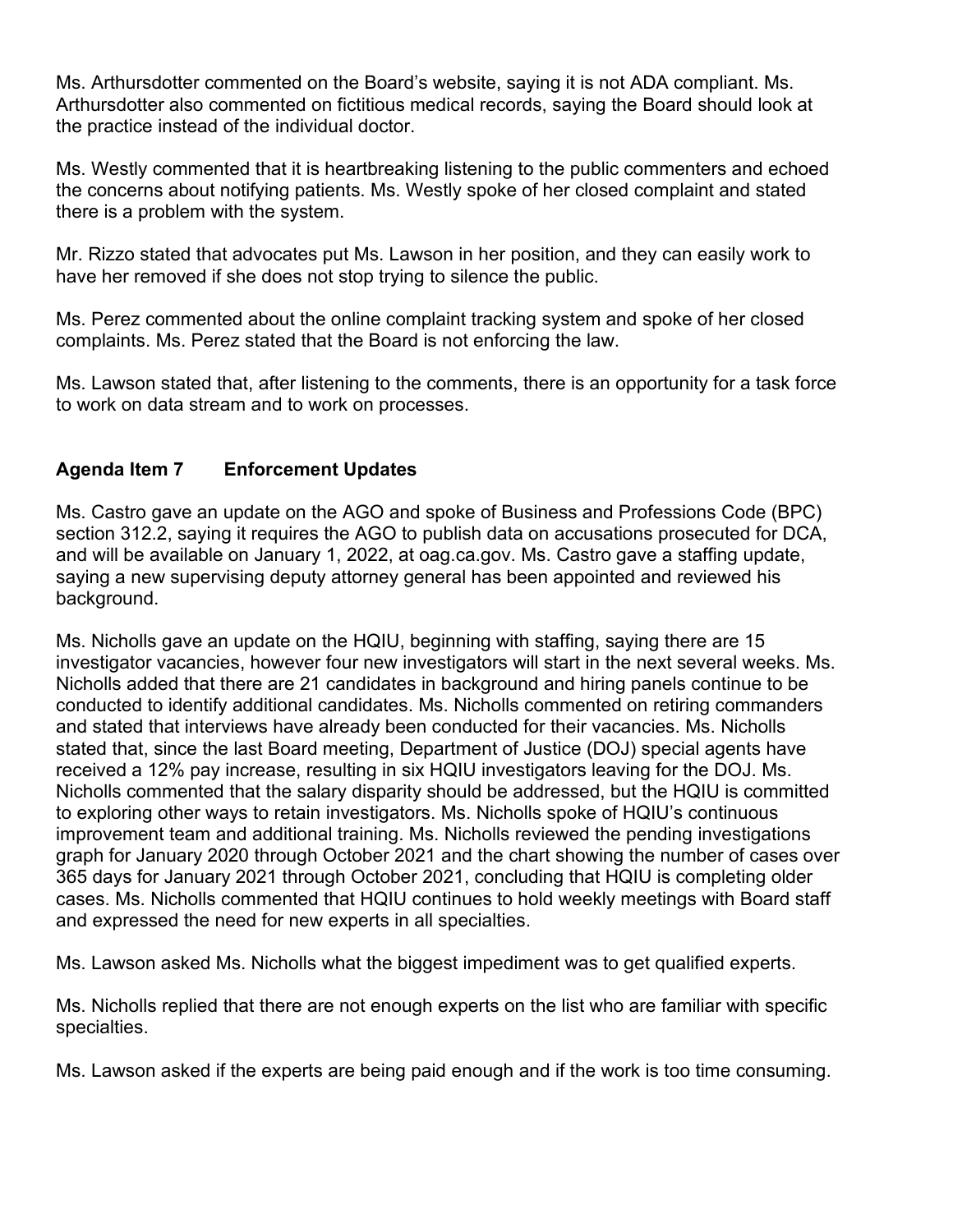Ms. Nicholls replied that money is a factor, but part of it is that more outreach is needed.

Mr. Watkins commented that the expert reviewer challenge is significant.

Ms. Nicholls agreed with Mr. Watkins and added that the quality of the opinions is not good, which can affect cases.

Mr. Brooks asked Ms. Nicholls to send Board members the list of specialties that experts are needed in.

Dr. GnanaDev commented that the time commitment and pay are issues for expert reviewers, adding that many physicians get paid four to five times more in the private sector. Dr. GnanaDev stated that the Board has had to settle for a lower discipline in many cases because of marginal quality experts.

Ms. Castro commented that it takes courage to sit in judgment of fellow professionals, and it takes a special kind of person to want to review cases. Ms. Castro agreed with comments about the expert reviewers' pay.

Dr. Hawkins commented that the HQIU charts are encouraging, although the numbers are still higher than what he would like to see. Dr. Hawkins added that it is hard to imagine the numbers will plateau or continue to decrease with investigators leaving the HQIU.

Ms. Nicholls commented that progress has been made in the aged cases and agreed that the pay disparity is going to be an issue. Ms. Nicholls reiterated that the Board has her commitment to look at other areas where staff can be retained. Ms. Nicholls added that the large workloads are another reason why staff leave and spoke of the expert procurement unit and other units helping with efficiency.

Dr. Yip spoke of reaching out to schools to recruit experts. Dr. Yip suggested collecting data on cases that were ruined by bad experts.

Ms. Lubiano commented about her experience at expert reviewer training and encouraged other Board members to attend. Ms. Lubiano suggested a bootcamp for expert reviewers with different sessions on different topics, such as how to testify and how to write a thorough report. Ms. Lubiano suggested the Board build a campaign to encourage physicians to sign up for the program and volunteered to assist.

Mr. Watkins commented on unconscious bias in the deputy attorney general (DAG) memos and spoke of a DAG during the panel meeting that seemed to represent the case for the doctor. Mr. Watkins asked Ms. Castro if this was normal.

Ms. Castro commented that she cannot control how people read the DAG memos and that the AGO is there for justice. Ms. Castro added that every effort is made to give Board members all the tools and facts that are pertinent within the context of the memos. Speaking about petitions, Ms. Castro commented that Board members will hear the DAGs say they represent the AGO and the people and she pointed out that petitions are not discipline and the Board is bound to consider them under BPC section 2307.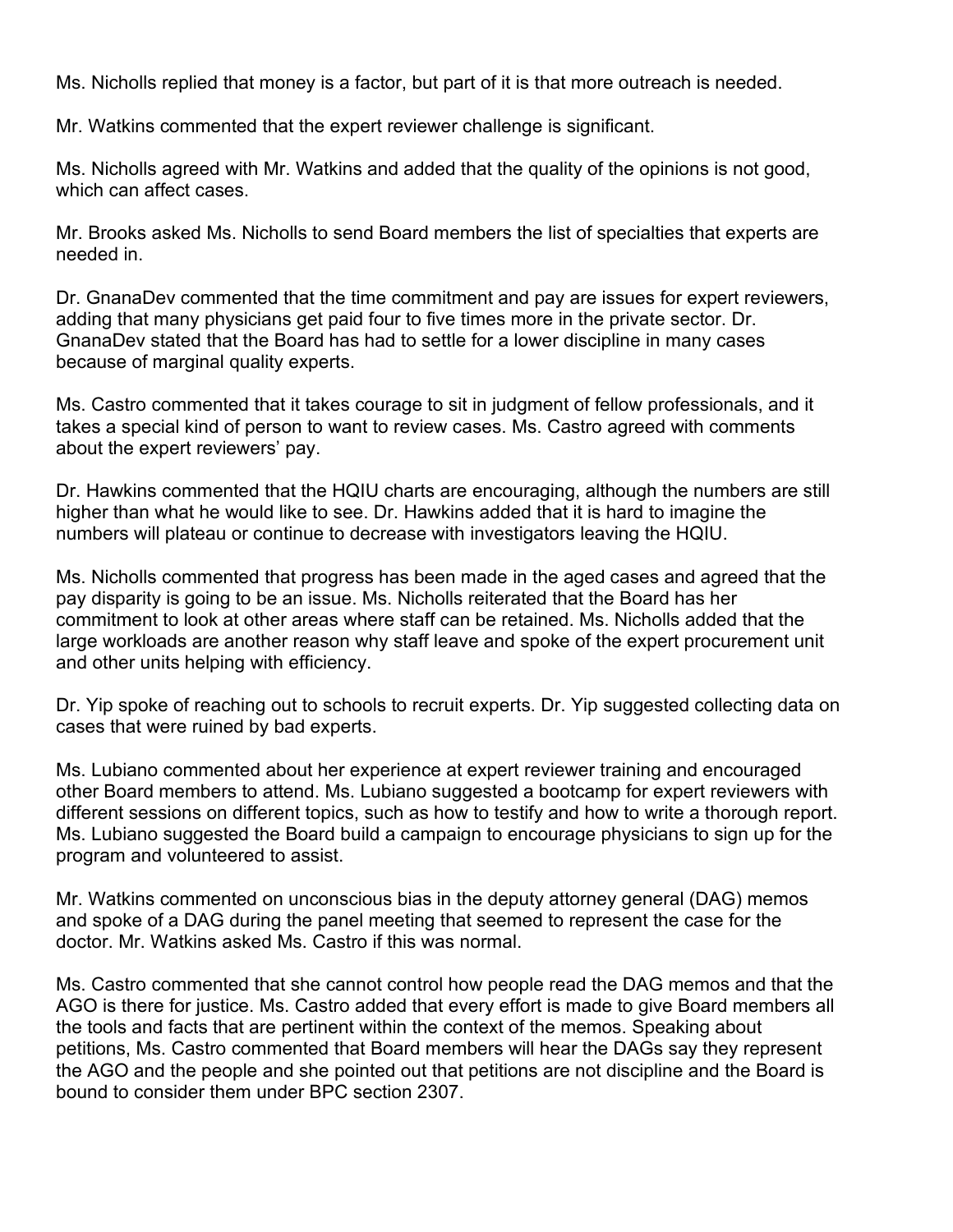Mr. Watkins commented that this information helped him but not in a way that was helpful.

Dr. GnanaDev commented that when a DAG agrees with the judges, it is beneficial because both sides agree on the appropriate discipline.

Mr. Watkins commented that he has seen many of these responses before and this specific incident struck him as out of the norm.

Ms. Lawson asked for comments from the public.

Ms. Lauren commented that the experts are here for service, not for money. Ms. Lauren spoke of Dr. Dubrow and her own trial. Ms. Lauren commented that plastic surgeons cover for each other.

Ms. Helena Pappas commented that the Board has mismanaged her complaint, saying that it was initially closed in CCU shortly after it was submitted, but was later reopened by a retired annuitant who reviewed the case file and determined that it was improperly closed. Ms. Pappas added that her complaint was also mismanaged by HQIU.

Mr. Andrist commented that Ms. Nicholls is the only person he trusts. Mr. Andrist spoke of expert reviewers, saying we are all human beings listening to other human beings, but it does not appear hard for the Board to let bad doctors off the hook. Mr. Andrist requested Ms. Castro to look into illegal activities of the Board concerning meeting attendees having to register. Mr. Andrist asked what the point is of a pool of experts if they are not qualified. Mr. Andrist spoke of cases being mishandled by the Board.

Ms. Arthursdotter commented on expert reviewers following the standard of care and guidelines for pain management.

Mr. Rizzo stated he was continuing Mr. Andrist's comments and spoke of cases that have been dismissed due to the Board and AGO mishandling them.

Ms. Farr commented that expert reviewers lie in civil trials and are still able to work for, and represent, the Board. Ms. Farr stated that Dr. Dubrow should not be a witness for the Board. Ms. Farr thanked Ms. Nicholls for including trauma in HQIU's training and asked if the experts are trained to read false medical records.

Dr. Thorp commented that there are areas that the Board struggles with regarding medical experts and added that there are a series of problems, including difficult and time-consuming work, lack of community doctors who manage a practice, and a decrease in licensed physicians. Dr. Thorp added that the decrease in licensure is a concern. Dr. Thorp commented that the Board is not advocating, nor does it think, that it is okay for one child to be harmed or injured and spoke of the difference between a physician doing something wrong and operating within the standard of care.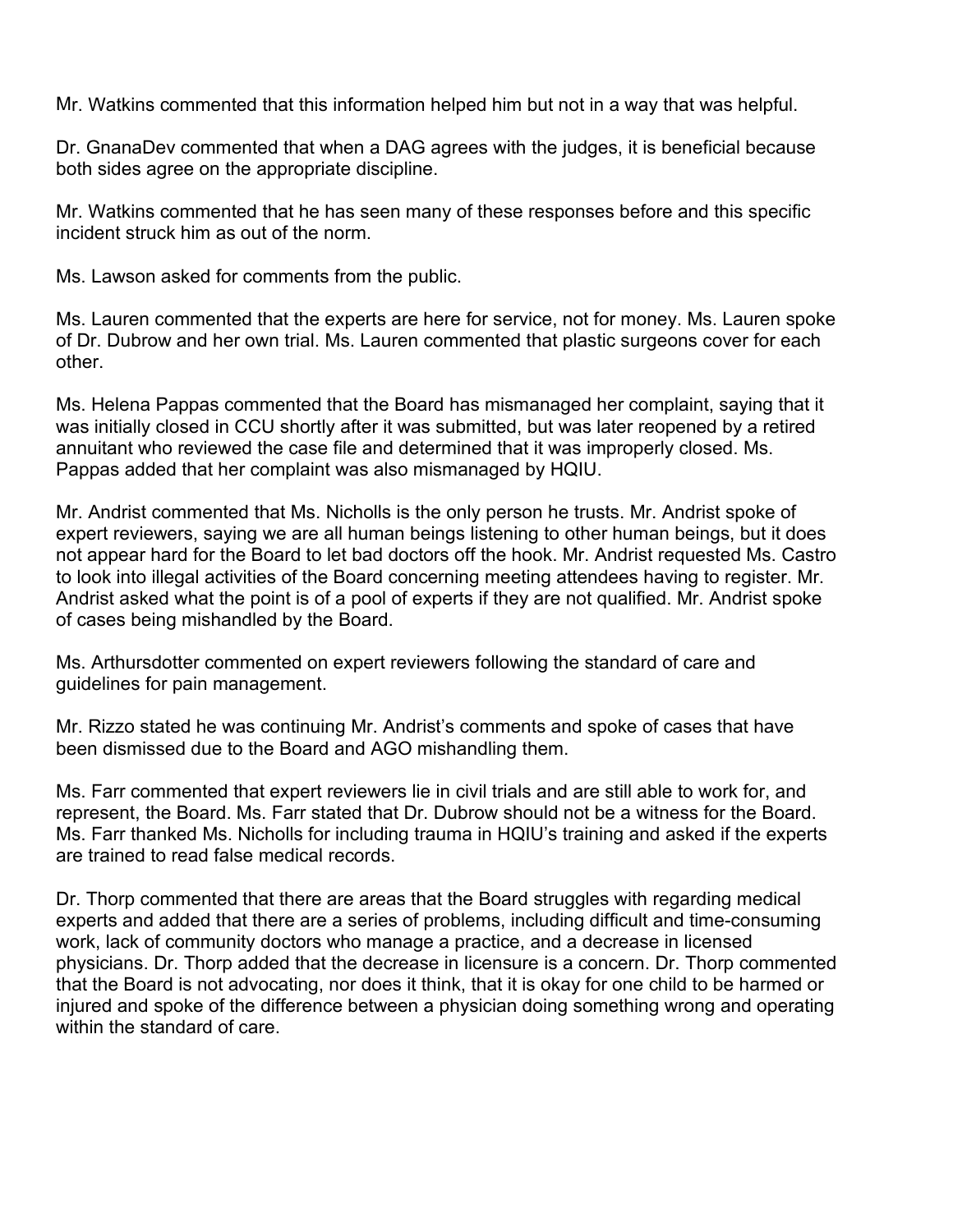## **Agenda Item 8 Update from the Department of Consumer Affairs**

Ms. Holmes updated the Board on DCA, saying staff are working in the office to provide public services, and utilizing telework where appropriate, adding that DCA is assembling a task force to create a telework policy to provide further clarity and structure. Ms. Holmes stated that state employees must show proof of vaccination or be subject to regular COVID-19 testing and reminded Board members that they must follow health and safety protocols if they plan to visit a DCA location or attend in-person Board meetings. Ms. Holmes commented on AB 361, which extends the ability of boards to meet remotely until January 30, 2022, and added that any future changes are unknown. Ms. Holmes commented on scams effecting DCA boards and bureaus and stated that additional information is on DCA's website. Lastly, Ms. Holmes reminded Board members that 2021 is a mandatory Sexual Harassment Prevention training year.

Ms. Lawson asked for questions or comments from Board members. Hearing none, Ms. Lawson asked for comments from the public.

Ms. Pappas wanted to finish comments from a previous agenda item. Ms. Lawson invited Ms. Pappas to submit her comments in writing or present her comments during agenda item 12 tomorrow morning.

Ms. Arthursdotter commented that laws regarding intractable pain and patient care were removed from DCA's website. Ms. Arthursdotter commented on reviewing complaints and computer-generated records. Ms. Lawson asked Ms. Arthursdotter to present this comment tomorrow morning during agenda item 12.

#### **Agenda Item 9 Update on Revising Guidelines for Prescribing Controlled Substances for Pain**

Mr. Prasifka stated that the task force has met twice since the last Board meeting and is working on the preparatory work to update the guidelines. Mr. Prasifka commented that Board staff have reviewed state legislation and regulations along with federal guidelines by the CDC, FSMB, and the Department of Health and Human Services, noting that the CDC is in the process of updating their guidelines, which will be incorporated into the Board's guidelines. Mr. Prasifka stated that Board staff identified experts for a balanced panel, who were presented to the task force and approved. Mr. Prasifka stated that the Board is moving forward with mapping out required changes, and then will proceed to public consultation.

Dr. Hawkins asked if the task force will look into intractable pain.

Mr. Prasifka answered in the affirmative.

Ms. Lawson commented that it sounds like the public part of the process will occur in the first or second quarter of the new year.

Mr. Prasifka agreed.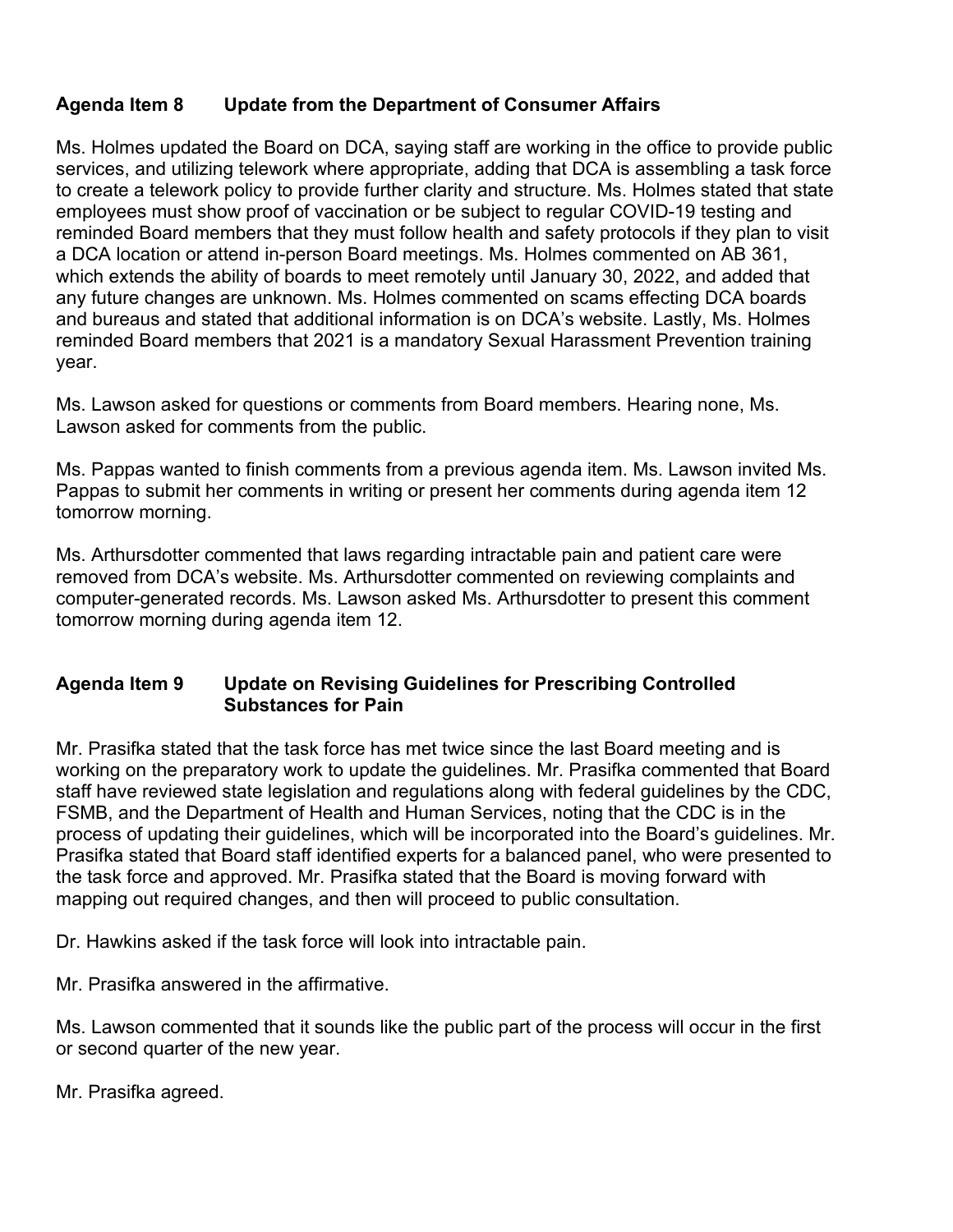Ms. Lawson asked for comments from the public.

Ms. Arthursdotter briefly summarized her work experience and history and stated that she has previously offered her services to the Board for this task force. Ms. Arthursdotter stated that she knows where the problems are in the guidelines, and that they need to be consistent and accurate and not dependent on politics or special interest groups.

Ms. Anne Fuqua stated that she is a chronic pain patient who has taken high-dose opioids for over 20 years and that they have drastically improved the quality of her life. Ms. Fuqua thanked the Board for its statement regarding the closure of pain clinics and guidance for physicians to treat pain patients. Ms. Fuqua expressed her hope that the updated guidelines will enable physicians to treat patients like herself without fearing for their careers.

Ms. Lawson reiterated that there will be a public process in early 2022 for updating the guidelines.

#### **Ms. Lawson adjourned the meeting at 5:44 P.M.**

#### **RECESS**

**Friday, November 19, 2021**

**Due to timing for invited guests to provide their presentations, the agenda items below are listed in the order they were presented.**

\_\_\_\_\_\_\_\_\_\_\_\_\_\_\_\_\_\_\_\_\_\_\_\_\_\_\_\_\_\_\_\_\_\_\_\_\_\_\_\_\_\_\_\_\_\_\_\_\_\_\_\_\_\_\_\_\_\_\_\_\_\_\_\_\_\_\_\_\_\_\_\_\_\_\_\_\_\_\_\_

#### **Members Present:**

Kristina D. Lawson, J.D., President Ryan Brooks Alejandra Campoverdi Dev GnanaDev, M.D. Randy W. Hawkins, M.D., Vice President James M. Healzer, M.D. Howard R. Krauss, M.D. Laurie Rose Lubiano, J.D., Secretary David Ryu Richard E. Thorp, M.D. Eserick "TJ" Watkins Felix C. Yip, M.D.

#### **Members Absent:**

Asif Mahmood, M.D.

#### **Staff Present:**

Antonio Adea, Office Technician Aaron Bone, Chief of Legislation and Public Affairs Valerie Caldwell, Associate Governmental Program Analyst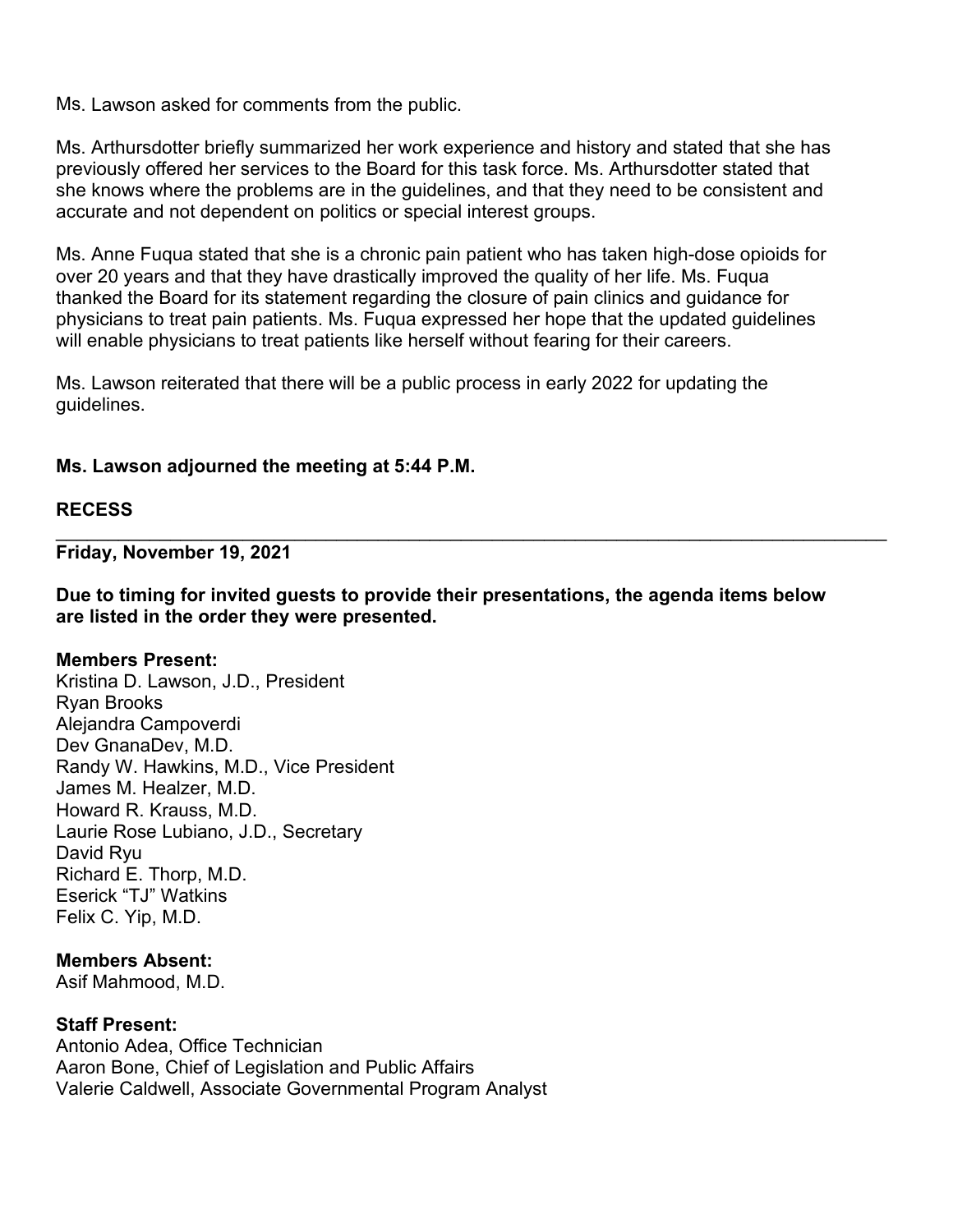Charlotte Clark, Information Technology Supervisor I Francy Crowley, Information Technology Specialist I Sean Eichelkraut, Information Technology Manager I Frances Garcia, Staff Services Analyst Devin Graham, Staff Services Analyst Jenna Jones, Chief of Enforcement Jacoby Jorgensen, Staff Services Manager I Nicole Kraemer, Information Technology Associate Natalie Lowe, Information Technology Specialist I Marina O'Connor, Chief of Licensing William Prasifka, Executive Director Letitia Robinson, Research Data Specialist II Elizabeth Rojas, Staff Services Analyst Emmalee Ross, Public Information Officer I Alexandria Schembra, Associate Governmental Program Analyst Scott Steele, Associate Governmental Program Analyst Christina Thomas, Staff Services Manager I Reji Varghese, Deputy Director Carlos Villatoro, Public Information Officer II Kerrie Webb, Staff Counsel

## **Agenda Item 10 Call to Order/Roll Call/Establishment of a Quorum**

Ms. Lawson called the meeting of the Medical Board of California (Board) to order on November 19, 2021, at 9:03 A.M. A quorum was present and due notice was provided to all interested parties.

## **Agenda Item 11 Closed Session**

The Board moved into closed session to conduct the annual evaluation of the executive director pursuant to Government Code section 11126(a)(1).

#### **Agenda Item 12 Public Comments on Items not on the Agenda**

Ms. Lauren commented on a medical malpractice suit and Dr. Dubrow's role as the medical expert. Ms. Lauren also commented on her experience with Dr. Dubrow and her complaint with the Board.

Ms. Denise Johnson shared her story of her son's death due to medical negligence and commented on her closed complaint with the Board, adding that she was mistreated by an investigator. Ms. Johnson commented that California laws make it nearly impossible for physicians to be held accountable for preventable deaths and urged the Board to support legislation to change the burden of proof to preponderance of evidence.

Ms. Pappas commented on the Board and HQIU mismanaging her complaint, saying it was closed in 2019 and reopened in 2020. Ms. Pappas stated that she was never contacted by an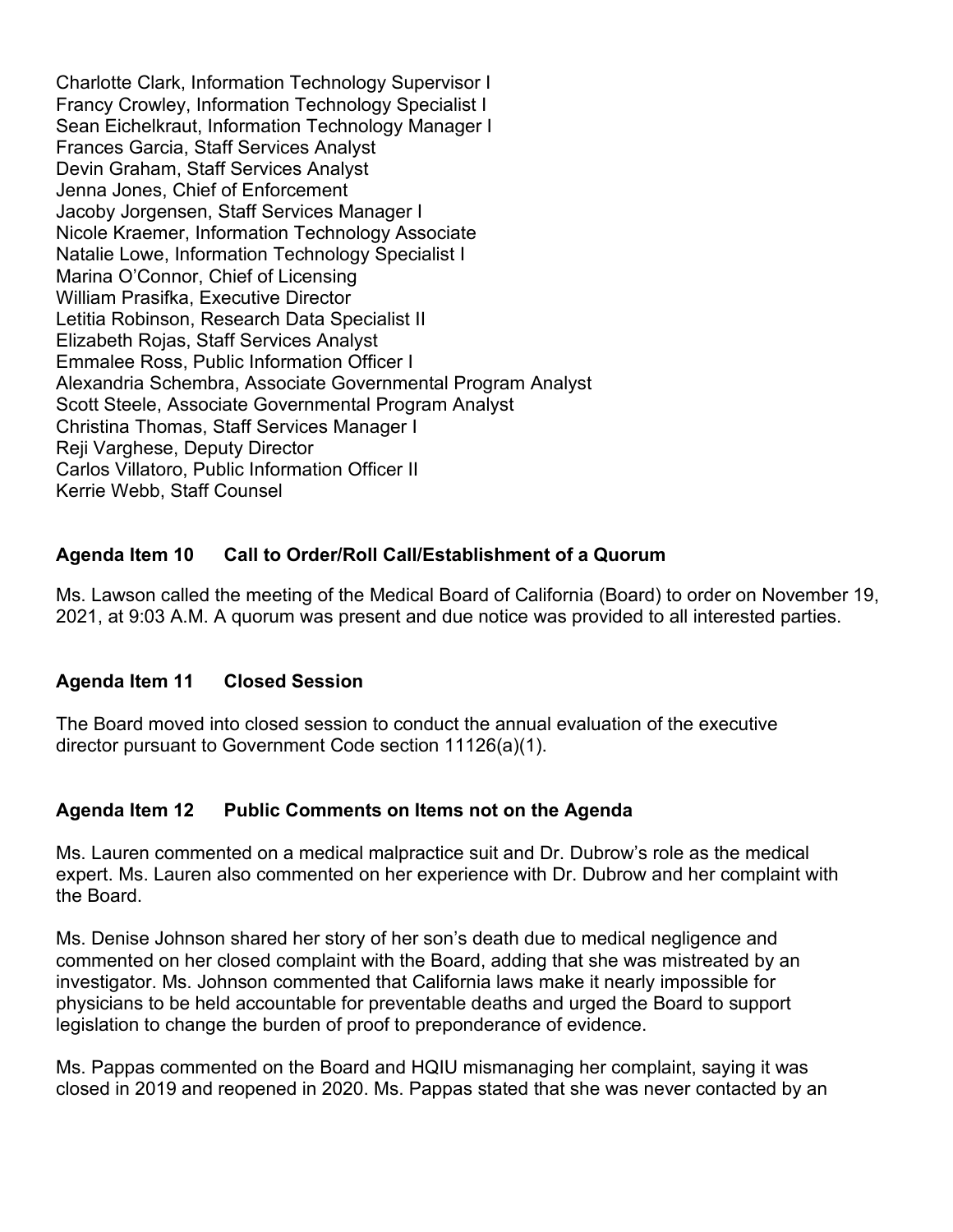investigator for an interview until she publicly stated so during a Board meeting, after which, an investigator contacted her. Ms. Pappas commented that the statute of limitations is nearing and was recently told by Ms. Jones that HQIU cannot find an expert reviewer. Ms. Pappas thanked Ms. Nicholls for contacting her after last night's Board meeting.

Ms. Farr commented that complainants will not get justice from the Board due to the lobbying efforts of the California Medical Association (CMA). Ms. Farr stated that the public wants things fixed so medical harm does not continue to happen, adding that these things include falsification of records and surgical assault, and asked the Board for help. Ms. Farr commented on the difference between a complication and an error.

Ms. Hanna Rhee of Black Patients Matter demanded that U.C. Regents stop protecting tenured professor physicians who misuse their positions to manipulate and sexually assault subordinates.

Mr. Andrist spoke of Ms. Webb's comments of being able to use pseudonyms when logging in to WebEx, saying that information is not in the instructions and the law does not require that as a condition to attend meetings. Mr. Andrist stated that he logged in to this morning's Board meeting as Kerrie Webb and was kicked off and added that Ms. Lawson asks speakers for their names before speaking. Mr. Andrist stated that he is keeping track of Ms. Lawson and what she does will follow her past her tenure on the Board, adding that he has nothing better to do than make sure Board members are held accountable.

Ms. Arthursdotter commented that during the update on revising guidelines for prescribing controlled substances, it was stated that the Board must follow the CDC guidelines. Ms. Arthursdotter wondered why this was said and stated that the Board sets the standards for the state. Ms. Arthursdotter commented that the guidelines were made for naïve patients, not chronic pain patients. Ms. Arthursdotter spoke of the CDC rescinding a letter they published regarding the guidelines and how the Board should make that available on its website.

Ms. Perez offered Dr. Thorp her condolences and added that his comments yesterday were not well received by patient advocates and could be misconstrued to mean they should accept their child's preventable death. Ms. Perez spoke of her closed complaint and wondered if the Board investigates complaints. Mr. Perez commented that she, along with many other advocates that have commented, were never interviewed.

Ms. Hollingsworth commented on Dr. Thorp's comments made yesterday, saying that most complaints are for egregious harm or death and many of the doctors get off. Ms. Hollingsworth commented that going before the Board should make doctors fearful.

Ms. Tracy Dominguez offered her condolences to Dr. Thorp and added that his comments are why the public finds it hard to have faith in the Board. Ms. Dominguez commented that families who have lost loved ones deserve to be heard and that the Board's priority is to protect life.

Ms. Alicia Cole commented that Dr. Thorp's comments were hurtful and goes to the heart of the bias and stereotype against patients. Ms. Cole commented that patients can forgive an honest mistake but cannot forgive cover-ups, lies, missing information, altering records, and stereotyping patients.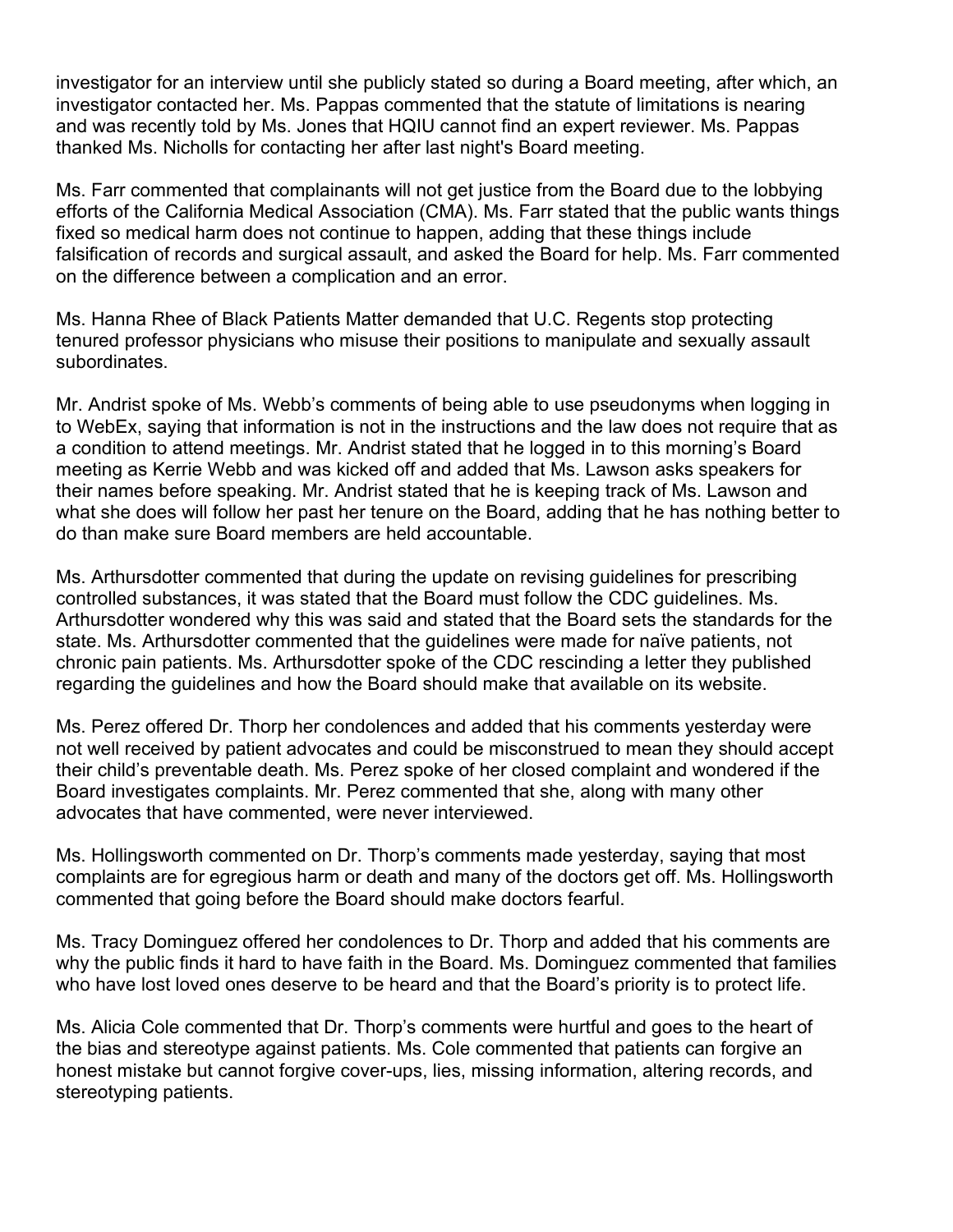Ms. Monserratt-Ramos offered Dr. Thorp her condolences and added that his comments made yesterday were outlandish. Ms. Monserratt-Ramos commented that to insinuate that patient advocates would spend time at Board meetings without real complaints of gross negligence is outrageous. Ms. Monserratt-Ramos commented that patient advocates are here to make a positive change.

Ms. Tammy Smick offered her condolences to Dr. Thorp and added that his comments were painful to those who have lost children due to medical negligence. Ms. Smick spoke of her son's death and her complaint with the Board that resulted in a public reprimand. Ms. Smick commented that the doctor's continued practice allows patients to be put at risk. Ms. Smick urged the Board to look at cases and all the patient advocates reaching out and to properly discipline doctors.

Ms. Sharon Washington commented that Dr. Thorp's comments were disheartening and with that kind of mindset, complainants will never see justice. Ms. Washington shared her experience of her brother's death and not having any answers.

## **Agenda Item 13 Discussion and Possible Action on Legislation/Regulations**

Mr. Bone discussed the implementation of the 2021 bills that the Board took a position on and that were signed into law in October. Mr. Bone reviewed AB 356, which authorizes CDPH to issue one-time temporary permits for health care professionals to use fluoroscopic x-ray equipment. Mr. Bone reviewed AB 359, which clarifies the options for out-of-state physicians to obtain a license in California and adds specified subjects to the list of courses that a licensee may take to meet continuing medical education (CME) requirements. Mr. Bone reviewed SB 310, which creates a pilot program to allow for the recycling of cancer medication. Lastly, Mr. Bone reviewed SB 806, which is the Board's sunset bill. Mr. Bone noted that staff have already completed the programming necessary to implement the licensing and renewal fee increases and the enforcement program is developing cost accounting procedures and training for cost recovery. Mr. Bone commented that staff are working with DCA on a possible new fee study to demonstrate the Board's need for further fee increases and establish positive cash flow.

Ms. Lawson asked for questions or comments from Board members. Hearing none, Ms. Lawson asked for comments from the public.

Ms. Arthursdotter commented on AB 359, saying it is problematic because a lot of the CME in pain management tends to promote one modality as opposed to the entire spectrum of pain management. Ms. Arthursdotter commented that CME should ensure procedures and guidelines are being followed rather than just promoting a product.

Mr. Bone commented that AB 359 had very specific new CME offerings pertaining to practice management, the use of technology, clinical office workflows, care facility coding, and educational methodologies for physicians who teach in a medical school.

Ms. Rhee suggested the Board send an email blast on the implementation of legislation.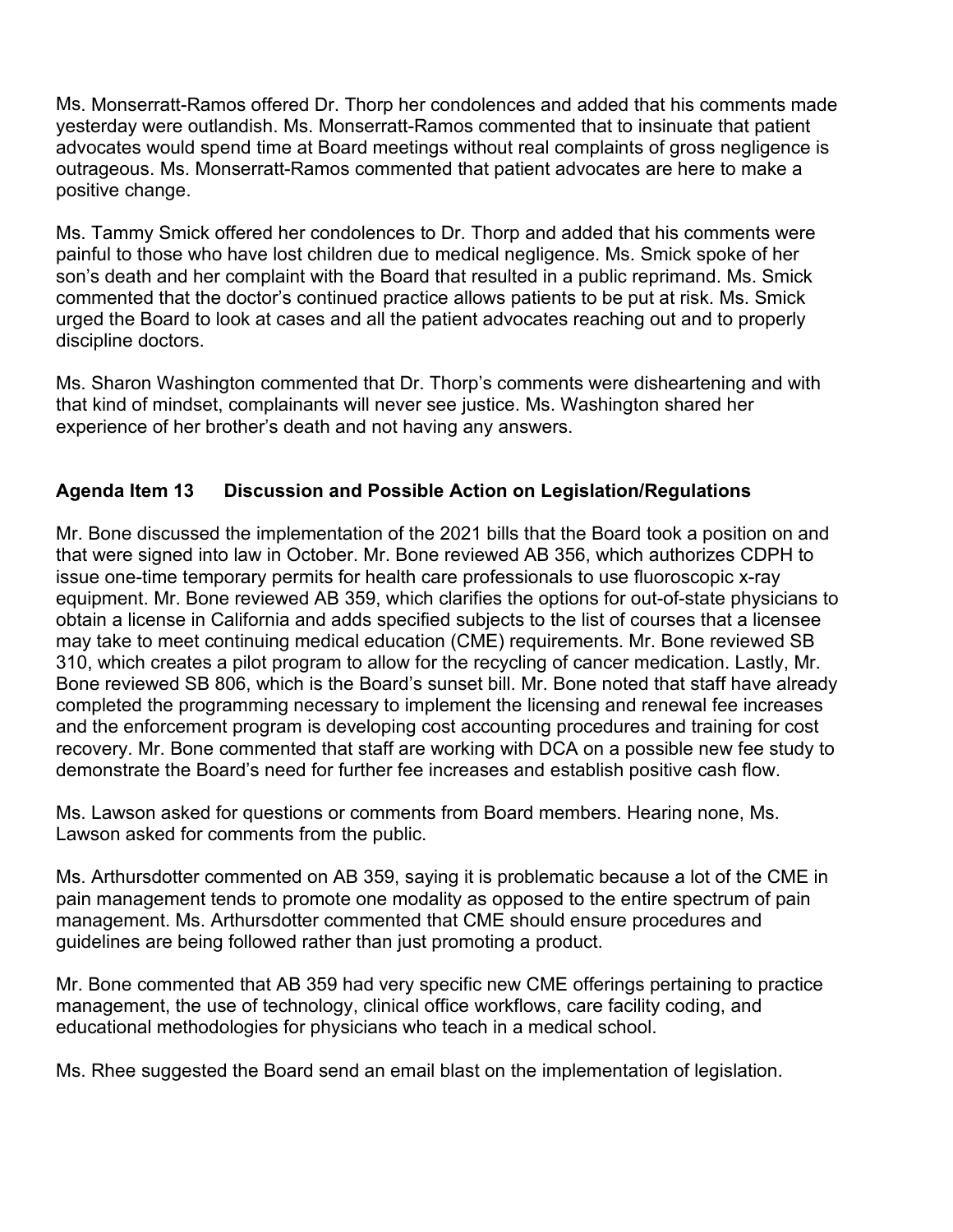Ms. Hollingsworth encouraged the Board to support SB 310 and spoke of her experience with her husband's cancer medications.

Ms. Lawson asked Mr. Bone to discuss the 2022 legislative proposals.

Mr. Bone stated that the proposals from the Board's 2020 Sunset Report that were not included in the final version of SB 806 will continue to be legislative priorities for the Board in 2022. For enforcement proposals, Mr. Bone reviewed a proposal to change the evidentiary standard of burden of proof from clear and convincing proof to preponderance of evidence, noting that most allopathic medical boards in other states have this burden of proof. Mr. Bone reviewed another proposal relating to petitions for reinstatement and penalty relief, noting that the current wait timeframes in law often exceed the amount of time the Board requires to investigate, prosecute, and impose discipline. Mr. Bone commented that an additional proposal on this topic is to pursue authority to establish an application fee that covers the Board's reasonable costs to process petitions. Mr. Bone reviewed another proposal to require an earlier exchange of expert testimony information from 30 days of the originally scheduled hearing date to 90 days. Mr. Bone reviewed another proposal to require additional mandatory reporting of potential physician misconduct to include medical groups, health insurance providers, health care service plan providers, and locum tenens agencies. Mr. Bone reviewed another proposal to require patient records to be maintained for at least seven years. The final enforcement proposal Mr. Bone reviewed was to authorize the Board to provide consumers with a copy of their personal records obtained by the Board during an investigation.

Moving to licensing proposals, Mr. Bone reviewed a proposal to clarify BPC section 2096(a) that P&S license applicants may participate in postgraduate training outside of California. Mr. Bone reviewed another proposal to clarify the licensing requirements for those who obtained some postgraduate training outside of California and then were accepted to a training program in California, noting that staff proposed to clarify BPC section 2065(g) so that it applies to applicants who have credit for 24 months of postgraduate training from an international medical school. Mr. Bone reviewed another proposal that would update the mechanism by which the Board can extend the deadline for a licensee to demonstrate they have received credit for 36 months of postgraduate training by amending BPC section 2097. The final licensing proposal Mr. Bone reviewed would simplify the language in BPC section 2097 that pertains to the licensing requirements for applicants in an oral and maxillofacial surgery program.

Ms. Lawson asked Board members if they had any technical questions about the proposals.

Mr. Watkins asked about adding more proposals.

Ms. Lawson responded that she wants to invite the public to provide their own ideas and then Board members can provide their ideas, as well.

Dr. Krauss asked if the evidentiary standard proposal is exclusively for the Board, or all boards in California.

Mr. Bone replied that it is just for the Board.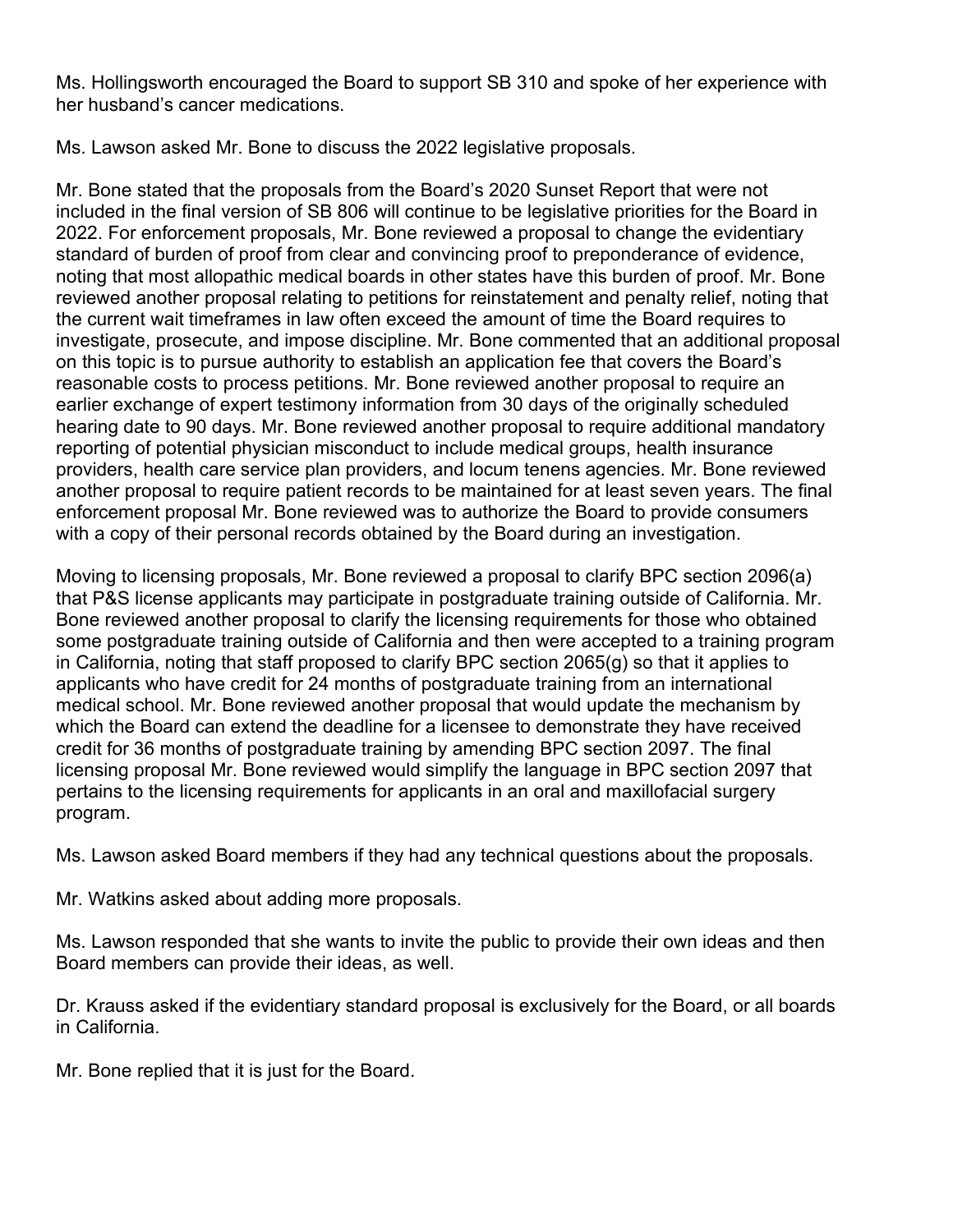Dr. Healzer commented on the proposal to require employers to report all employment-related discipline, adding that it seems overbroad.

Mr. Bone commented that this proposal involves issues that pertain to medical disciplinary causes or reasons, noting that there is current law that defines these issues as being reasonably likely to be detrimental to patient safety or delivery of care.

Dr. Healzer agreed that allegations of sexual misconduct should be reported by the employer but commented that he is concerned that this language might require even simple counseling discussions to be reported.

Ms. Lawson asked to hear public comments before discussing the details or any changes to the proposals.

Ms. Cole commented that her own complaint can be used as a case study to show that the burden of proof of clear and convincing evidence is harmful to patients and inhibits the Board from doing its job. Ms. Cole spoke of her medical experiences and complaint submitted to the **Board** 

Ms. Nicholls expressed her support for the proposals to reduce the burden of proof, to increase mandatory reporting, and for tolling the statue of limitations, which was included in the Board's Sunset Report. Ms. Nicholls requested two additional proposals, including adding a timeframe for physician participation in interviews and requiring biological fluid testing for impairment cases.

Ms. Rhee questioned why Ms. Nicholls was commenting during the public comment portion of this agenda item. Ms. Rhee supported mandatory reporting of physician misconduct, especially sexual misconduct. Ms. Rhee requested that medical experts and consultants hired by the Board have significant work history in promoting diversity and racial and religious tolerance.

Ms. Lauren requested additional proposals, including amending CCR section 1356.6 on liposuction and authorizing medical records to be co-authored. Ms. Lauren spoke of her experience of sexual misconduct from a physician.

Ms. Monique Himes expressed her support to change the burden of proof to preponderance of evidence. Ms. Himes shared her grandson's death due to medical negligence and the complaint submitted to the Board.

Ms. Farr commented that the problem with the legislative proposals is that CMA will override them. Ms. Farr commented that bills are needed to see the impact of the CMA on patient safety, for preventing medical errors, for the health and wellness of physicians, for a hotline to call for help, and to address false records.

Ms. Alka Airy spoke of her sister's death due to medical negligence. Ms. Airy expressed her support to change the burden of proof to preponderance of evidence and added that this change would align with 41 other allopathic medical boards and help improve public trust in the Board. Ms. Airy commented that she admires Mr. Watkins for his candor and courage and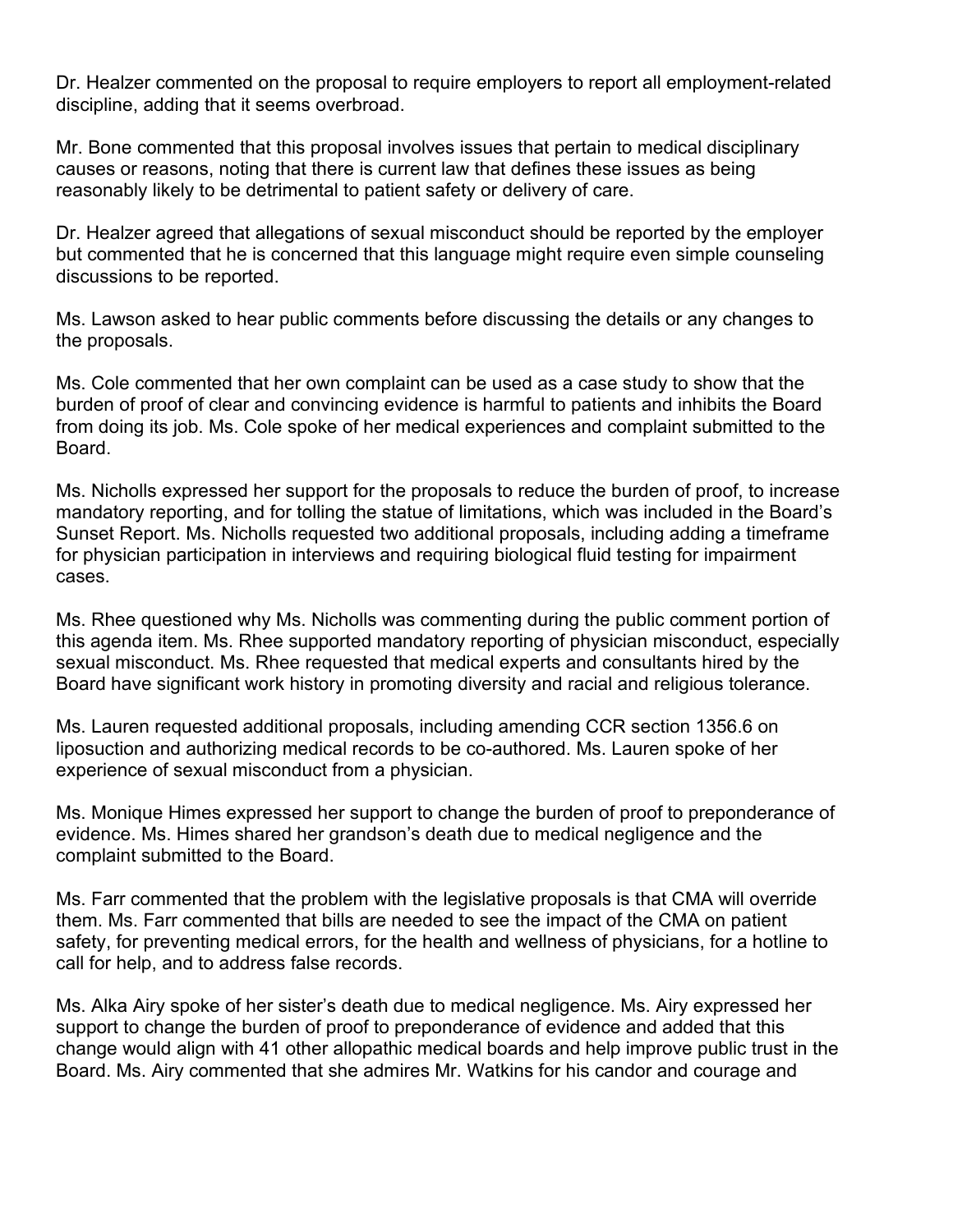hoped more Board members would step up to improve the Board's transparency with the public.

Ms. Susan Lieu spoke of her mother's death due to medical negligence. Ms. Lieu expressed her support to change the burden of proof to preponderance of evidence.

Ms. Monserratt-Ramos expressed her support to change the burden of proof to preponderance of evidence. Ms. Monserratt-Ramos spoke of her fiancé's death due to a substance-abusing physician and of her closed complaint.

Ms. Dominguez shared her daughter's and grandson's deaths due to medical negligence. Ms. Dominguez expressed her support to change the burden of proof to preponderance of evidence.

Mr. Xavier De Leon spoke of his son's death due to medical negligence. Mr. De Leon expressed his support to change the burden of proof to preponderance of evidence.

Mr. Charles Johnson commended the families and victims of medical negligence for sharing their stories. Mr. Johnson spoke of his wife's death due to medical negligence. Mr. Johnson thanked Mr. Watkins for his courage and stated that Mr. Watkins should not stand alone. Mr. Johnson expressed his support to change the burden of proof to preponderance of evidence. Mr. Johnson asked the Board how many more times victims and family members have to bear their soul so that other families can be treated with dignity.

Ms. Kimberly Turbin shared her story of medical battery and expressed her support to change the burden of proof to preponderance of evidence.

Ms. Evelen Martinez shared her son's death due to medical negligence. Ms. Martinez commented that the Board cannot lead the public to believe that they can file a complaint and tell them the consumer protection is the Board's priority, and then do nothing to change the pattern of negligence. Ms. Martinez expressed her support to change the burden of proof to preponderance of evidence.

Ms. Smick spoke of her son's death and supported changing the burden of proof to preponderance of evidence.

Ms. Johnson offered her condolences to Dr. Thorp. Ms. Johnson spoke of her son's death due to medical negligence and her experience filing a complaint with the Board. Ms. Johnson expressed her support to change the burden of proof to preponderance of evidence.

Ms. Arthursdotter supported changing the burden of proof to preponderance of evidence and commented that the legislative proposals deserve a stakeholders meeting. Ms. Arthursdotter spoke of laws that limit hours worked by employees and attributed an overworked physician to her son's death. Ms. Arthursdotter commented on the retention period for medical records as well as false records.

Ms. Perez supported changing the burden of proof to preponderance of evidence and spoke of a complaint submitted to the Board after the death of her daughter. Ms. Perez commented that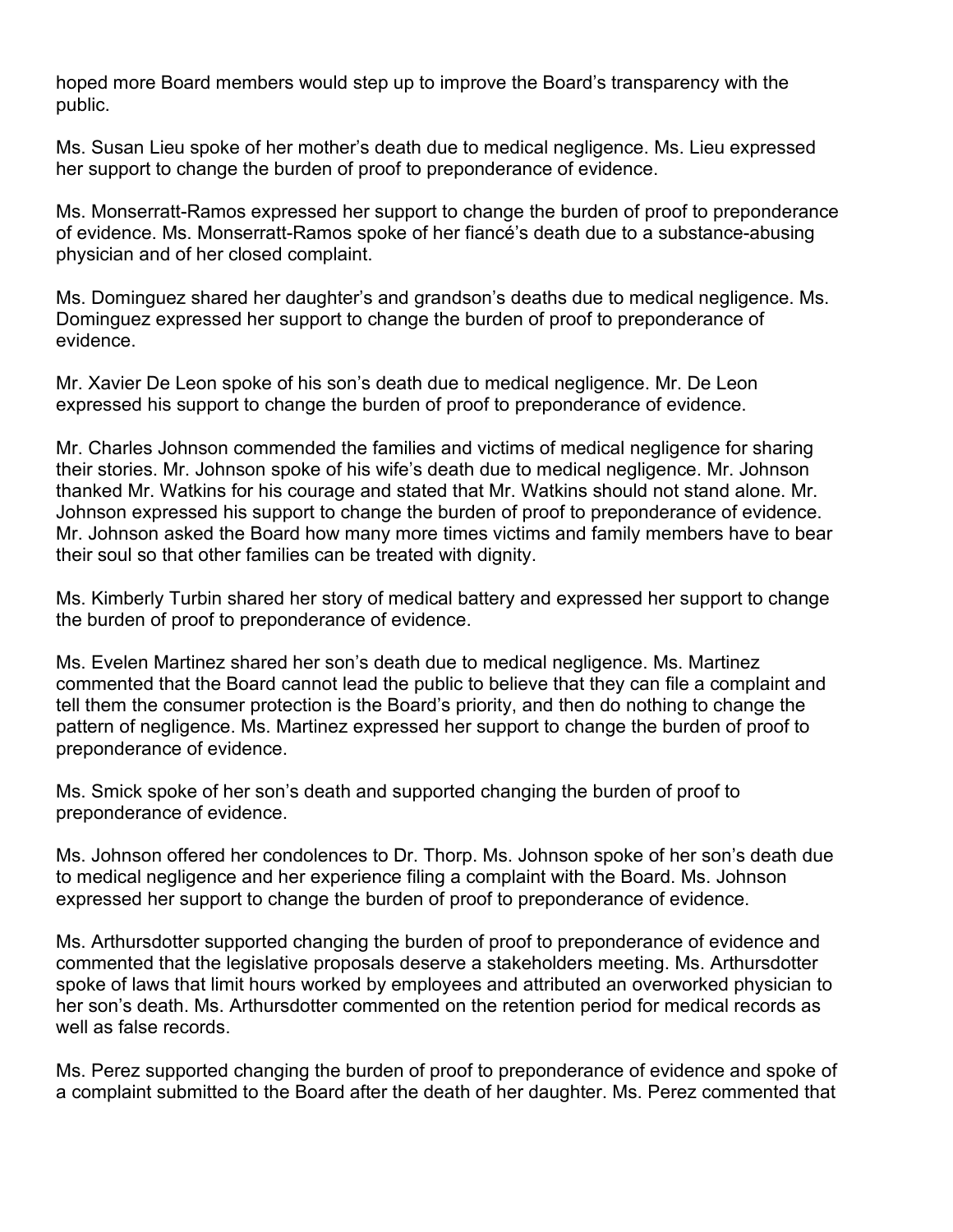the CMA has too much of a stranglehold on the Board and the legislature, and proposed legislation that no current Board or staff member can actively work on behalf of CMA while they are with the Board, including no speaking roles nor fundraising within five years of being with the Board. Ms. Perez commended Mr. Watkins for advocating and standing up for patients.

Ms. Washington shared her brother's death due to medical negligence. Ms. Washington expressed her support to change the burden of proof to preponderance of evidence. Ms. Washington commented that there is a pattern of racism in healthcare that is killing black people. Ms. Washington stated that she supports Mr. Watkins.

Ms. Hollingsworth offered her condolences to Dr. Thorp and urged the Board to support changing the burden of proof to preponderance of evidence. Ms. Hollingsworth spoke of her father's death and complaint to the Board, adding that the same doctor later overdosed a patient and ended up on the Board's death certificate project.

Ms. Lawson commented that there is a lot to work through and suggested starting with the licensing legislative proposals to reach a consensus.

Dr. Krauss commented that everything Mr. Bone presented seemed helpful and empowering to allow the Board to be more effective and suggested a single motion to approve all the proposals unless any other Board member objects.

Ms. Lawson commented that she wanted to allow additions from Board members.

Dr. Krauss suggested a motion to approve the proposals as a consent calendar and allow Board members to withdraw individual items for separate discussion and consideration.

#### *Dr. Krauss made a motion to approve the 2022 legislative proposals as a consent calendar, allowing for Board members to withdraw items for separate discussion and consideration/S: Dr. Yip*

Dr. Hawkins commented that he supports many of the proposals and asked about the resources and money required to pay for them. Dr. Hawkins commented that these proposals require the support of the legislature and asked public advocates to talk to their legislators.

Ms. Lawson agreed with Dr. Hawkins and clarified for the public that these are potential Board legislative proposals, but support of the legislature is needed to enact them.

Mr. Brooks agreed with Dr. Hawkins, saying he hoped a dollar amount could be attached to the proposals. Mr. Brooks added that changing the burden of proof to preponderance of evidence will increase complaints and asked about the funding mechanism.

Ms. Lawson pointed out that the Board has not abandoned its request for an adequate fee increase.

Mr. Watkins commented that he supports the proposals and knows how difficult it is for the Board to get what it wants. Mr. Watkins commented that the Board needs the fee increase to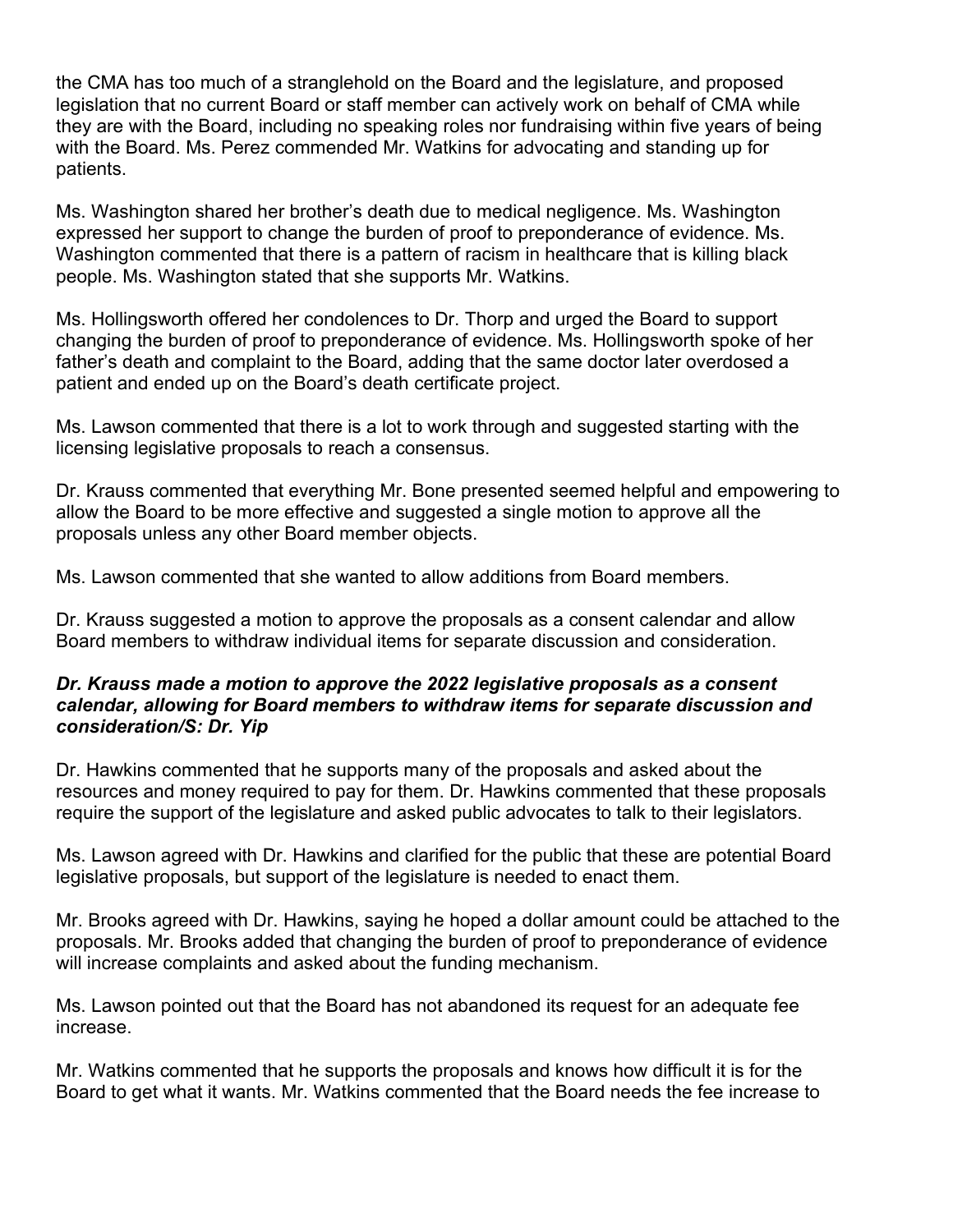execute its duties more effectively. Mr. Watkins added that, even with patient advocates speaking out, the Board does not have enough lobbying power to go against the CMA.

Mr. Ryu agreed with everything that had been said and hoped this discussion would shed light to the public on the process and to the laws which limit what the Board can do or disclose. Mr. Ryu commented that the Board can offer its support in the recommendations to the legislature, who has the sole authority to make the proposals happen. Mr. Ryu suggested seeking higher pay for expert witnesses while acknowledging the Board's current financial position.

Ms. Lawson asked Board staff what the mechanism is for paying expert witnesses.

Mr. Bone replied that it is through the budget process and that Board staff have previously looked into it and did not find any statutory impediments. Mr. Bone added that a budget change proposal would have to be requested to get the authority to spend additional money, adding that the Board's fund condition is the biggest obstacle.

Ms. Campoverdi supported the proposals and acknowledged the headwinds that the Board faces. Ms. Campoverdi requested to discuss the proposals that Ms. Nicholls presented pertaining to biological fluid testing and time limits on good cause.

Ms. Lawson asked Mr. Bone if he made note of Ms. Nicholls' proposals.

Mr. Bone reiterated Ms. Nicholls' proposals of mandatory submission of biological testing, and asked Ms. Campoverdi if she was referring to tolling subpoenas.

Ms. Campoverdi responded that it was for adding a time limit on good cause for an appearance.

Ms. Webb responded that it would be a change to BPC session 2234(g) to put a time limit on physicians to comply with sitting for an interview. Regarding submitting biological fluid testing, Ms. Webb commented that the proposal may need to be that if an investigator requests a physician to submit to a biological fluid test and they refuse, there would be a cease practice order put in place until there is compliance or a hearing.

Ms. Campoverdi asked if Ms. Nicholls was still available to clarify her proposals.

Mr. Brooks asked if Ms. Nicholls could submit her proposals in writing.

Ms. Lawson commented that this is not the final time the Board will have this conversation, and that the proposals will be discussed during the February Board meeting.

Mr. Bone commented that this is the ideal time to discuss the proposals and added that at this time next year, the Board will be submitting some form of a sunset report, so whatever the other ideas are for consideration can be put into that report.

Ms. Nicholls explained her biological fluid testing proposal, saying the issue is when investigators ask for a sample, the physician can say no, at which time HQIU would have to go through the long process of gathering evidence to pursue a motion to compel. Ms. Nicholls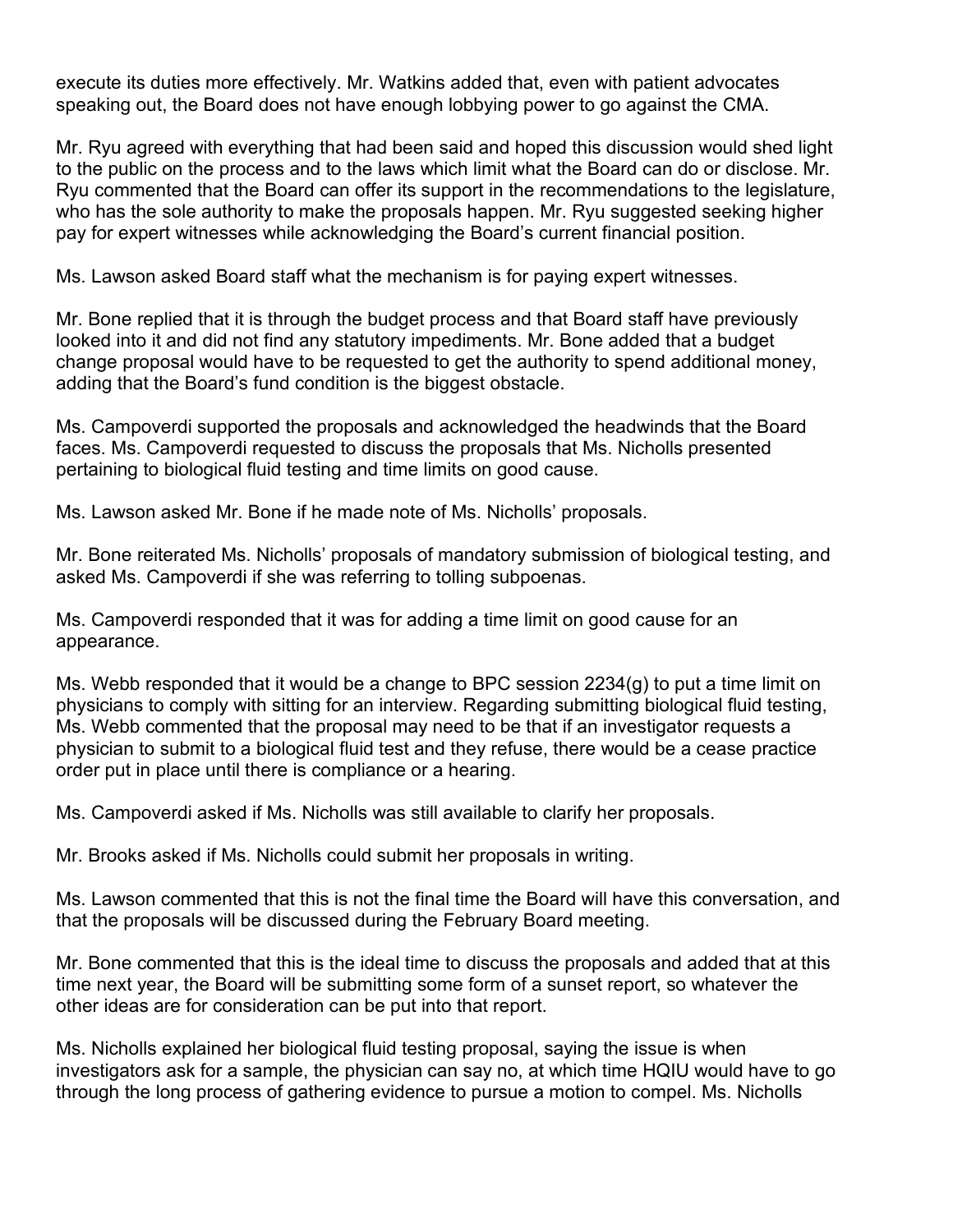continued, saying if they could obtain a cease practice order, an impaired physician could not treat patients. Regarding physician interviews, Ms. Nicholls explained the issue is the timeframe, saying that physicians can say they have good cause to not show up. Ms. Nicholls stated that once an investigator contacts a physician for an interview, a time limit should be set in place. Lastly, Ms. Nicholls explained the subpoena issue regarding tolling the statute of limitations, saying that valuable time is lost in the subpoena enforcement process.

Ms. Lawson asked if any Board members did not want to see Ms. Nicholls' proposals included as part of the 2022 legislative proposals.

Dr. Thorp asked Mr. Bone if the legislature is likely to accept these proposals.

Mr. Bone replied that he expects that the legislature is aware of the Board's issues, especially with sunset review and media coverage, and hoped that would elevate the chances of finding an author for the proposals. Mr. Bone added that after the Board finalizes the proposals, he will contact legislators' offices to try to find authors who will advocate for these changes.

Ms. Lawson asked if Dr. Krauss, as the maker of the motion, would be willing to incorporate Ms. Nicholls' proposals.

Dr. Krauss stated that he accepts the amendments.

Dr. Yip accepted the amendments.

Mr. Watkins commented on only hearing from doctors during case hearings and suggested a proposal to amend BPC 2330 to remove the word *not* so that the patients have an opportunity to give a statement at hearings. Mr. Watkins added that this would create equality and transparency.

Ms. Lawson commented that she agrees with allowing patients the opportunity to participate in the process. Ms. Lawson commented on the Board improving its policies about contacting complainants and added that there may be other statutory changes the Board would like to pursue to provide patients an additional voice. Ms. Lawson asked Mr. Watkins if he is okay with coming back to this at the February meeting to allow Board staff time to research.

Mr. Watkins commented that that is fair.

Dr. Hawkins agreed with Mr. Watkins' suggestion.

Dr. Healzer commented that he is supportive of the proposals but would like to revisit his comments about the language of requiring reporting of any employment discipline, saying that it is too broad.

Ms. Lawson commented that there is consensus support for the initial proposals and Ms. Nicholls' proposals, pending a vote, along with support for a broad concept of developing a process that would provide patients an additional voice to be discussed in February, and asked Dr. Krauss to amend his motion to encapsulate all of this.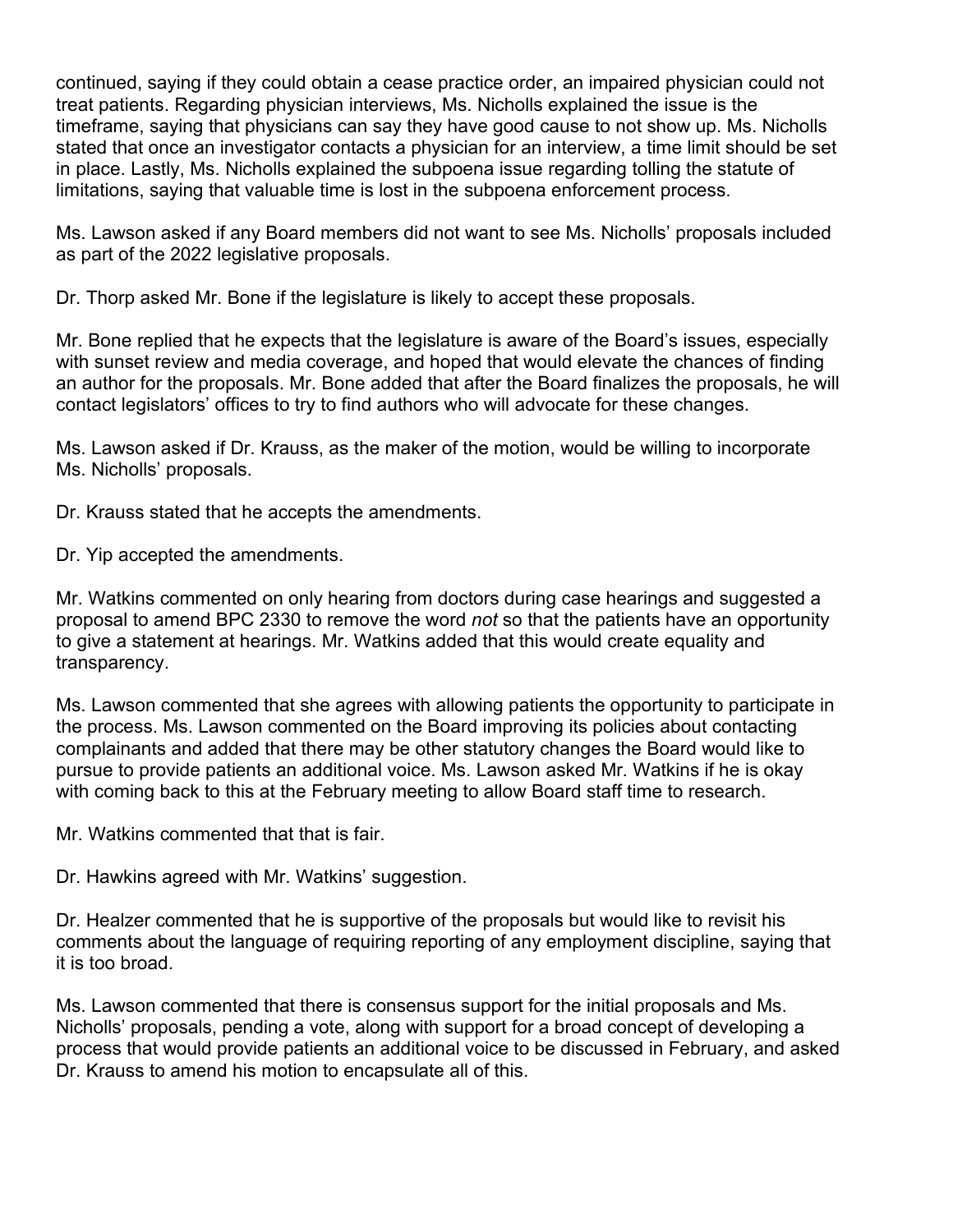Dr. Krauss commented that this is the Board's intent, and it is good policy, but it is not yet ready to be brought to a legislator since there are so many layers of the law to bring the complainant into the process. Dr. Krauss stated he is happy to amend his motion to support that as Board policy and intention.

#### *Dr. Krauss made a motion to approve the 2022 legislative proposals as a consent calendar, allowing for Board members to withdraw items for separate discussion and consideration, and to further discuss and consider allowing complainants to give a statement/S: Dr. Yip*

Mr. Bone commented that, if Board members are comfortable with Board staff having the discretion of crafting language and working with legislators, within the boundaries set, then staff will do so and report back at the February Board meeting.

Dr. Healzer asked for the motion to be restated.

Ms. Lawson stated that the motion is to adopt the legislative proposals included in the staff report, include the proposals presented by Ms. Nicholls related to biological fluid samples and good cause, and to include a legislative proposal or policy to increase patient opportunity for access in the disciplinary process, with the latter being discussed further during the February Board meeting. Ms. Lawson commented that all of this will be discussed at the February Board meeting and depends on whether a sponsor is found.

Dr. Thorp commented that he understood the importance of a complaint being able to be heard as a case, but there was a reason why the appellate court held clear and convincing evidence as the standard of proof. Dr. Thorp added that California has been out of step with most of the United States for a long time and he would feel disingenuous if he did not raise these concerns.

Ms. Lawson commented that it sounded like Dr. Thorp would vote against the motion on the table.

Dr. Krauss stated that the original motion uses the term 'consent calendar' so that if a Board member is concerned with an item, it could be removed from that vote, and another motion and vote could be made on any excluded items.

Dr. Thorp asked for the burden of proof item to be pulled out of this vote.

Ms. Lawson confirmed that burden of proof item will be pulled out of this vote. Ms. Lawson asked Ms. Caldwell to take the roll.

## *Motion carried 11-0-0 (Support; Dr. GnanaDev and Dr. Mahmood absent)*

#### *Dr. Krauss made a motion to seek legislative action to change the evidentiary standard from clear and convincing to preponderance of evidence/S: Dr. Yip*

Dr. Hawkins commented that he wanted more information beyond the cost, including how this changes what the Board does.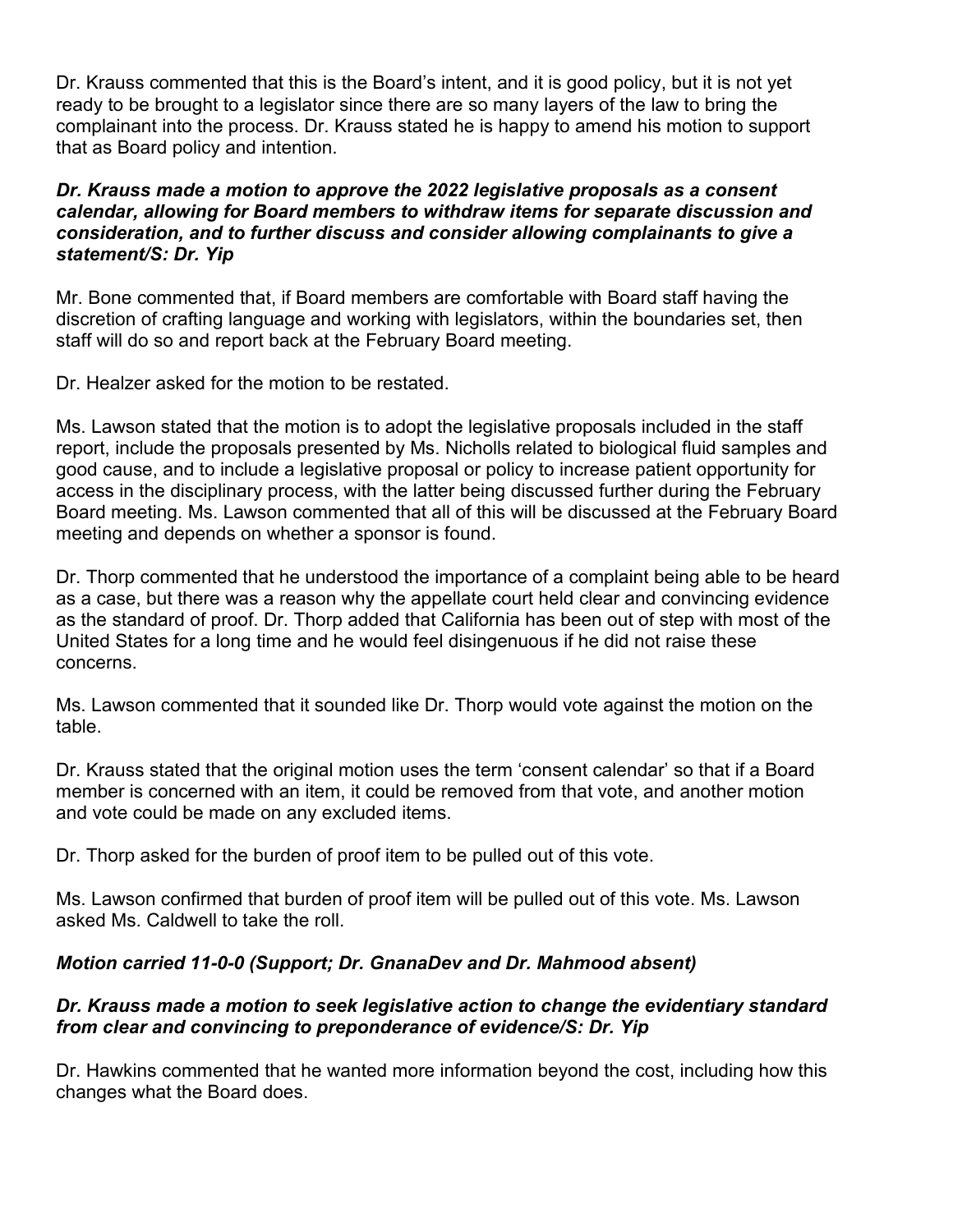Mr. Ryu asked what the evidentiary standard is for the 40 other states that was previously mentioned.

Mr. Bone replied that the other states use preponderance of evidence for the evidentiary standard, and that currently California uses clear and convincing.

Ms. Lawson commented that it is the standard for administrative cases, rather than the standard for the Board.

Mr. Bone replied that it is the standard for the Board's disciplinary cases.

Dr. Hawkins asked Ms. Webb to make a succinct comment about this topic.

Ms. Webb commented that there would be more cases that meet the burden of proof for discipline, which also means more cases being referred to HQIU for formal investigation, to the AGO for prosecution, and to Board members for review. Ms. Webb added that the Board is being judged by what other states are doing, and reports treat the Board's standards as if it were the same as other states' standards. Ms. Webb continued, saying this will end up in the hands of the legislature, who is at times critical of the Board but often does not give the Board the tools requested. Ms. Webb reiterated that this change would put the Board on par with most other allopathic medical boards across the U.S. but will also impact the number of cases the Board considers.

Dr. Healzer asked if clear and convincing evidence is the standard used for other healing arts boards in California.

Ms. Webb replied that it is.

Dr. Krauss commented that his greatest frustration in serving on the Board is feeling powerless knowing that it could do a better job, adding that all the legislative proposals brought forward gives the Board more power, more authority, and a better opportunity to do its job. Dr. Krauss continued, saying that it does not mean that doctors will be victimized or that the Board would be frivolous in how the Board dispenses justice.

Ms. Lawson asked Ms. Caldwell to take the roll.

## *Motion carried 10-1-0 (Support; Dr. Thorp oppose, Dr. GnanaDev and Dr. Mahmood absent)*

Mr. Bone commented that it was helpful that the Board had a list of priorities in the Sunset Report, and that there may be legislators that are interested in some of the proposals but do not have the capacity to take on each one. Mr. Bone added that if there is any direction that the Board has regarding priorities of the proposals, he would work with the Board's president and vice president.

#### *Dr. Krauss made a motion to delegate the work of prioritization to the executive committee/S: Dr. Yip*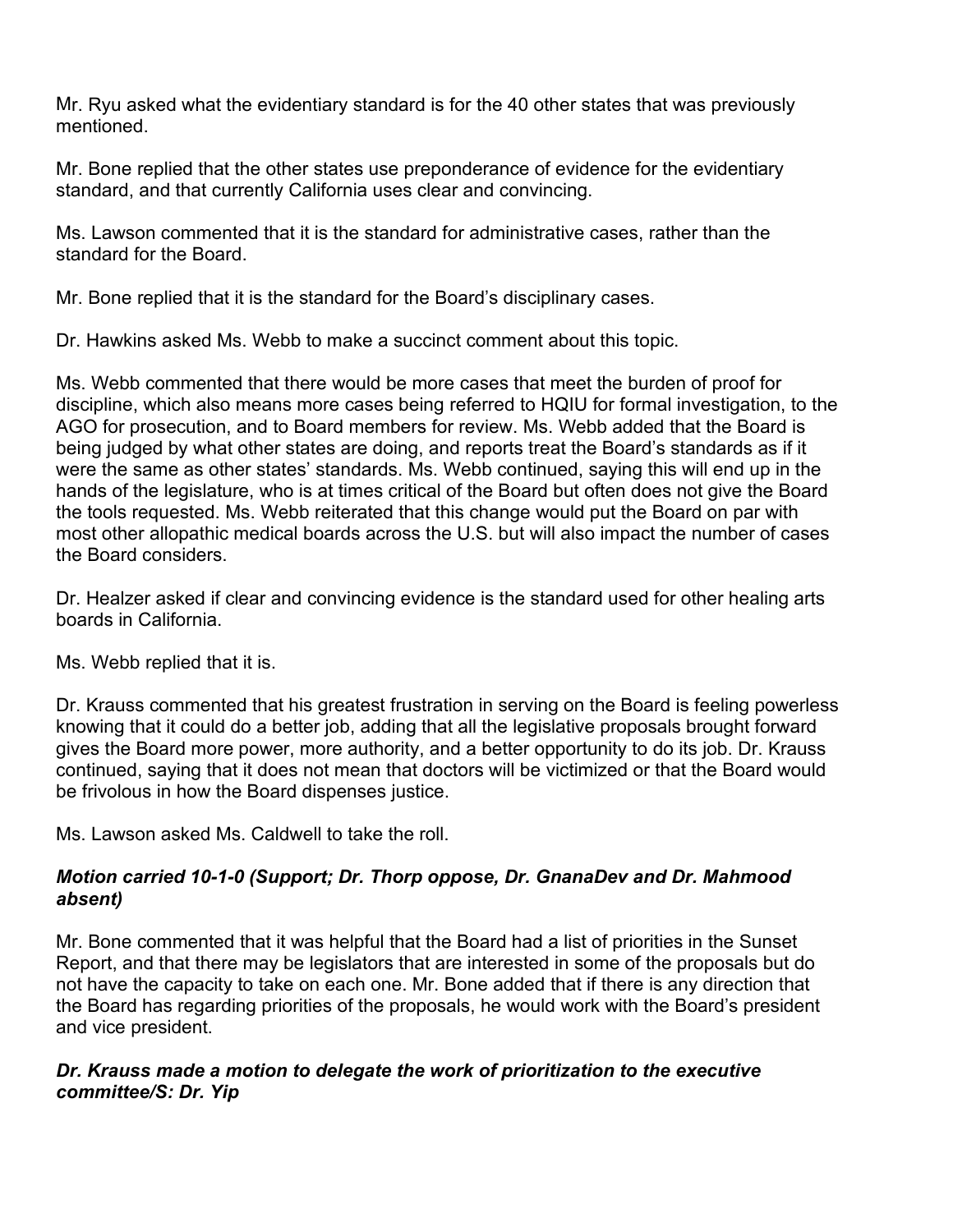Ms. Lawson commented that prioritization would be made to address the concerns heard from Board members and public advocates today. Ms. Lawson spoke of working on this like the way the Sunset Review was worked on with the vice president and executive staff.

Ms. Webb reminded Ms. Lawson that the motion was made for the executive committee, which is different than the Board's president and vice president.

#### *Dr. Krauss amended his motion to delegate the work of prioritization to the president, vice president, and staff/S: Dr. Yip*

Ms. Lawson asked Ms. Caldwell to take the roll.

# *Motion carried 10-0-0 (Support; Dr. Thorp, Dr. GnanaDev and Dr. Mahmood absent)*

Moving to the status of pending regulations, Mr. Bone asked if Board members had any questions.

Ms. Webb commented that she will give an in-depth update on the Physician Health and Wellness Program during the next agenda item. Ms. Webb added that the approved certifying organizations has to do with approving certifying organizations that certify medical and midwife assistants and is going through the final review with the Office of Administrative Law (OAL), and she expects the regulations to be approved by the next Board meeting. Ms. Webb continued, saying the notice to consumers is regulation that will change the signage requirements to be clearer in stating that the Board licenses and regulates our licensees, along with contact information to make a complaint, and that the notice will be given in the primary language of the patient or patient's representative. Ms. Webb commented that this regulation has been submitted to the OAL for the 45-day public comment period and will have an update at the next Board meeting.

Ms. Lawson asked for questions or comments from Board members. Hearing none, Ms. Lawson asked for comments from the public.

Ms. Arthursdotter commented that the problem with records is that there is an embargo on patient access to them and that they are distorted and added that available records must be kept in good order to be able to enforce any action.

Ms. Rhee commented that she supports a physician health and wellness program but cautioned the Board of protecting physicians in power and professor physicians with tenure in the U.C. system, saying there are physicians already guilty of sexual assaults who are being protected.

Ms. Lauren agreed with Ms. Arthursdotter's comments about patient records and added that records should be co-authored with the patient.

## **Agenda Item 14 Update on the Status of Physician Health and Wellness Program**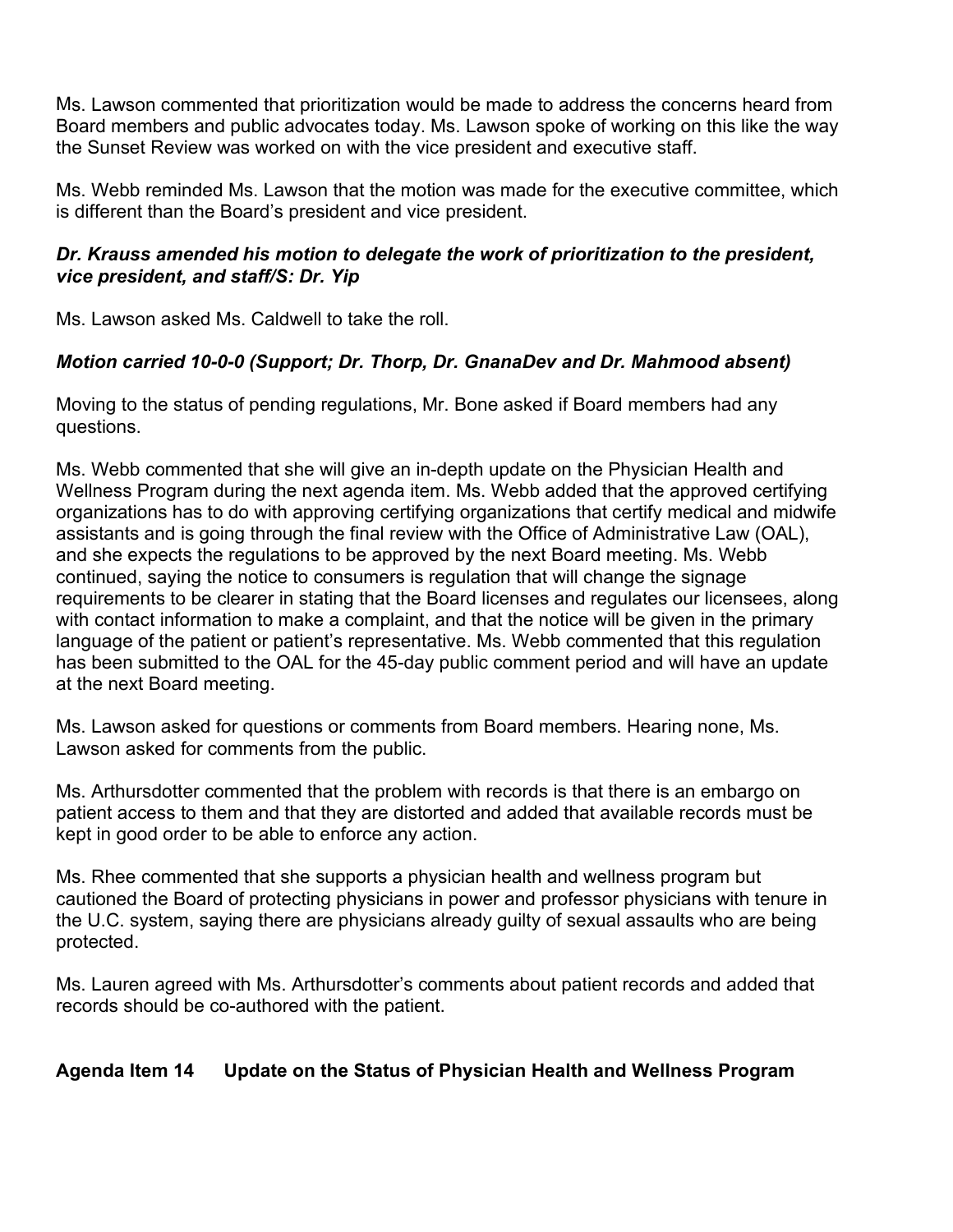Ms. Webb gave an update on the Physician Health and Wellness Program, saying that the proposed language in the meeting materials has already been approved by the Board and is included for background. Ms. Webb commented that the Board previously had a diversion program, which was deemed ineffective and was terminated, and the legislature required DCA to establish the Substance Abuse Coordination Committee to establish the Uniform Standards for Substance-Abusing Licensees. Ms. Webb added that the Physician Health and Wellness Program (PHWP) must comply with the Uniform Standards. Ms. Webb stated that the PHWP is not a diversion program, and if the Board becomes aware of a physician with a substance abuse issue, the Board will initiate the enforcement process. In contrast, if a physician selfrefers to the PHWP, the Board will not be alerted so long as the physician does not have practice restrictions in place and is compliant with the program. Ms. Webb added that a relapse is a violation and will trigger a report to the Board to initiate enforcement action.

Ms. Webb stated that the proposed rulemaking was submitted to DCA on May 6, 2021, where it was reviewed, and suggestions were provided to remove the requirements for the vendor and add it into the bidding process so that the regulations do not have to be changed every time there is a change in the contract. Ms. Webb commented on DCA formalizing changes to their Uniform Standards, and that Board staff will amend its own Uniform Standards as part of the rulemaking on the PHWP, which will avoid a delay with the OAL for consistency reasons. Ms. Webb stated that Board staff will work with DCA on the substantive changes and will bring modified language back to the Board for approval at the February Board meeting. Once the amended language is approved by the Board, DCA, and Agency, it will be submitted to the OAL to be noticed for a 45-day comment period, and upon approval by the OAL, will be filed with the Secretary of State.

Ms. Lawson asked for questions or comments from the Board members. Hearing none, Ms. Lawson asked for comments from the public.

Ms. Rhee commented that the PHWP should also include physicians who have a history of sexual assault.

Ms. Farr hoped the vendors that the physicians go to for help are informed of trauma care and spoke of physicians being traumatized.

Ms. Monserratt-Ramos commented that she was part of the team that ended the diversion program, which led to the Uniform Standards for Substance-Abusing Licensees. Ms. Monserratt-Ramos stated that it was her understanding that DCA's change in biofluid testing was only meant for respiratory therapists who have limited salaries and health care professionals who are under supervision at least 50 percent of the time.

#### **Agenda Item 15 Updates from External Boards and Organizations**

Ms. Melby gave an update on the Board of Registered Nursing (BRN), saying that the Nurse Practitioner Advisory Committee met on November 16<sup>th</sup> and passed initial draft language to implement AB 890, and went on to the full board who agreed to start the regulatory process. Ms. Melby noted that BRN is looking for a naming convention for the 103 and 104 nurse practitioners so that the public can understand what they mean. Ms. Melby commented that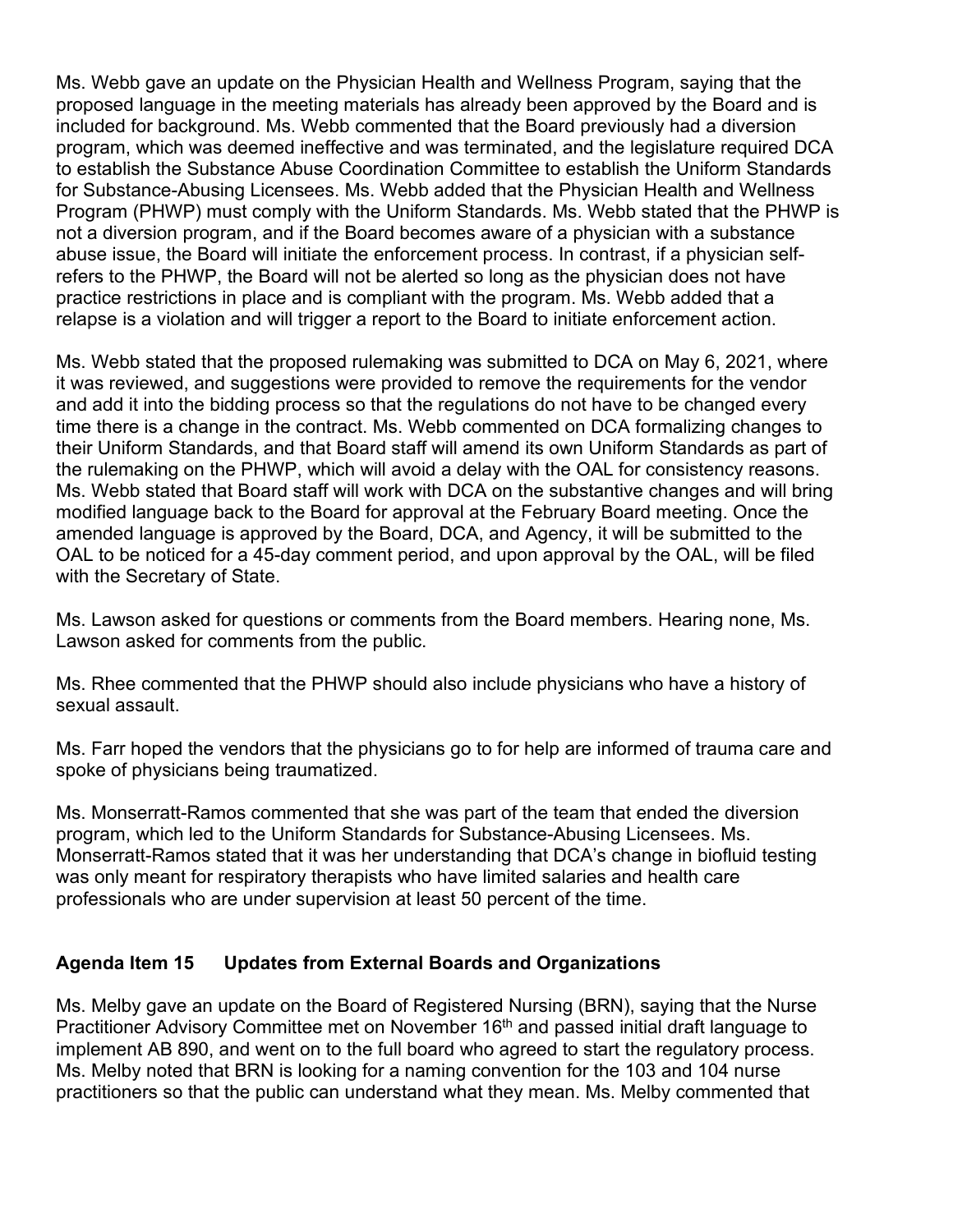the BRN must still address the fee section for adding various categories to the nurse practitioner's certification. Ms. Melby stated that the draft language is on the BRN's website. Ms. Melby spoke of the discussion of AB 852 at BRN's interested parties meeting, saying people want to write new law versus having regulations formed to address the current law.

Dr. Hawkins gave an update on the Health Professions Education Foundation (HPEF), saying that their last meeting was on September 8, 2021, with the dissolution occurring on October 1, 2021. Dr. Hawkins noted that HPEF was incorporated into the new Department of Health Care Access and Information (HCAI). Dr. Hawkins gave the websites for HCAI and California Grants Portal for physicians to visit for financial grants and loan forgiveness.

Dr. Hawkins gave an update on the Physician Assistant Board (PAB), saying the PAB last met on November 8, 2021, with a new board member sworn in and elections for the president and vice president. Dr. Hawkins commented on SB 806, which was also the PAB's sunset bill, saying that it made statutory changes to reflect the independence of the PAB as a stand-alone board. Dr. Hawkins also commented on SB 697, saying that it includes substantive changes in physician assistant practice in California. Dr. Hawkins noted the next PAB meeting on February 7, 2022 and added that it is expected to be held in-person in Sacramento.

Ms. Lawson asked for questions or comments from Board members.

Ms. Lubiano asked Dr. Hawkins to confirm that HPEF no longer exists.

Dr. Hawkins confirmed, saying it was dissolved and incorporated into HCAI, a new department. Dr. Hawkins encouraged healthcare professionals to visit the websites hcai.ca.gov and grants.ca.gov to find which grants and loan forgiveness programs may be available to them.

Ms. Lawson asked for comments from the public.

Ms. Rhee commented that she is happy to see progress being made.

## **Agenda Item 16 Discussion and Possible Action on Proposed Agenda Item for the Midwifery Advisory Council**

Ms. O'Connor recommended the Board approve an agenda item for the December Midwifery Advisory Council (MAC) meeting for the discussion and possible action regarding 2022 MAC meeting dates and added that this agenda item was not included in the Board's August meeting when the MAC agenda was approved.

Ms. Lawson asked for questions or comments from Board members.

Ms. Webb commented that there may need to be an additional item for consideration of a new MAC member.

Ms. O'Connor commented that the MAC vacancy has been advertised, but the MAC was going to vote on the new member at the next meeting.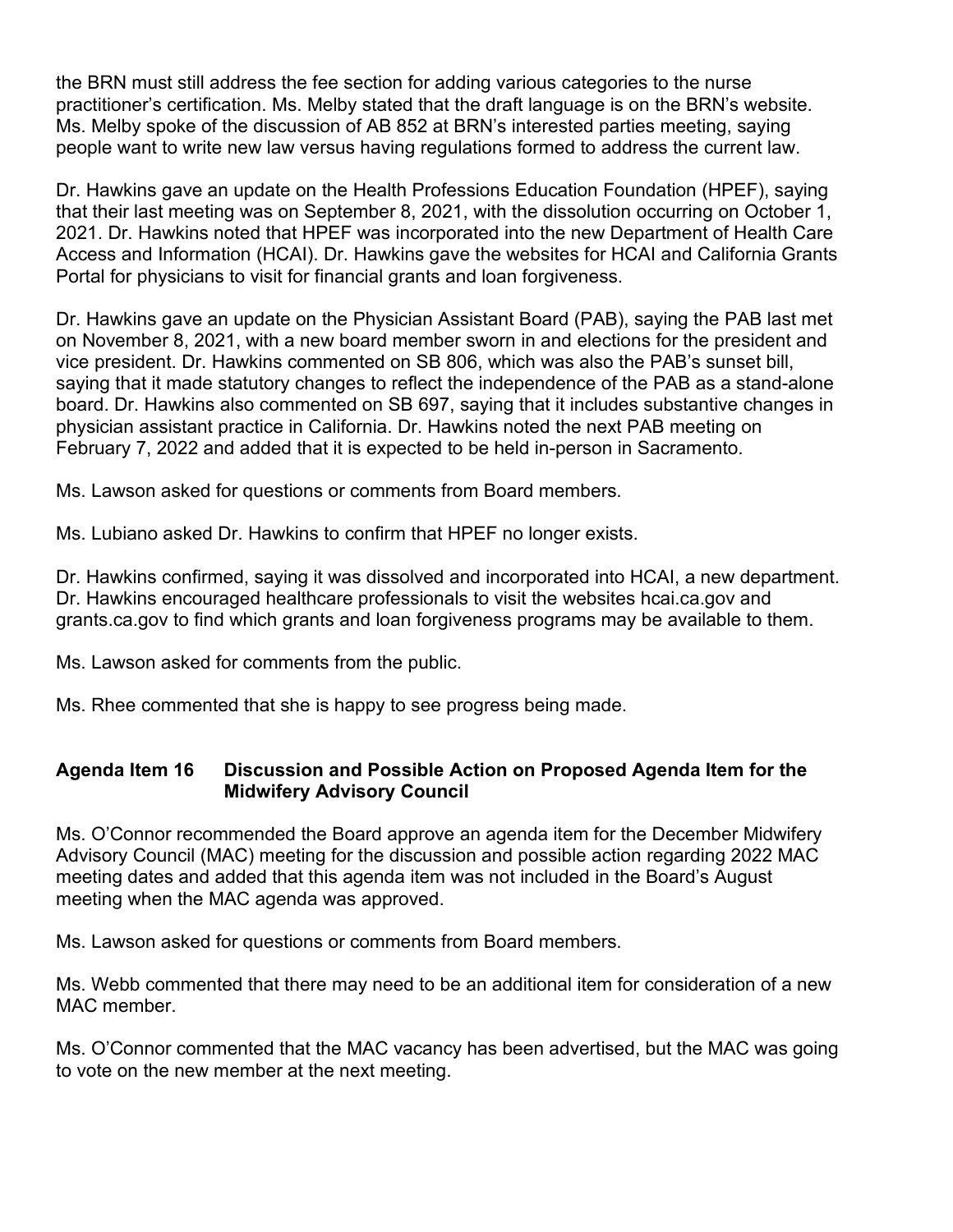## *Dr. Thorp moved to approve the proposed agenda item/S: Dr. Hawkins*

Ms. Lawson asked for comments from the public.

Ms. Arthursdotter offered her condolences to Dr. Thorp.

Ms. Lawson asked Ms. Caldwell to take the roll.

### *Motion carried 11-0-0 (Dr. GnanaDev and Dr. Mahmood absent)*

## **Agenda Item 17 Future Agenda Items**

Dr. Hawkins asked if there is a list of potential future agenda items from previous requests.

Ms. Lawson replied that executive staff keeps the list and that some of the items are already scheduled for the next meeting.

Ms. Lubiano requested to build on her previous diversity, equity, and inclusion presentation request to include how it is interwoven into the Board's outreach and staff recruiting efforts.

Mr. Prasifka commented that, as stated during the Board meeting yesterday, there is a request to present on the reasons for closing cases.

Dr. Thorp requested a presentation on the treatment of intractable pain, separate from the Board's previous presentation on pain management.

Mr. Prasifka responded to Dr. Thorp, saying that is an item that was being planned in terms of the task force for updating the Guidelines for Prescribing Controlled Substances for Pain, and added that there is no reason why a presentation cannot be a separate item. Mr. Prasifka commented that Board staff will work with Dr. Thorp in finding an expert for the presentation.

Ms. Lawson asked for comments from the public.

Ms. Farr commented that Ms. Lauren would like agenda items on the topics of medical records falsification and the regulation of plastic surgery. Ms. Farr commented that she would also like an agenda item regarding false medical records, along with how the CMA impacts patient safety, trauma-informed care, and how to prevent medical errors.

Ms. Fuqua thanked Dr. Thorp for requesting an agenda item on intractable pain and echoed the request.

Ms. Rhee requested an agenda item to discuss an alternate patient complaint resolution pathway.

Ms. Arthursdotter commented that she would like to build on Dr. Thorp's request for intractable pain to add reactions between different medications and how they are metabolized.